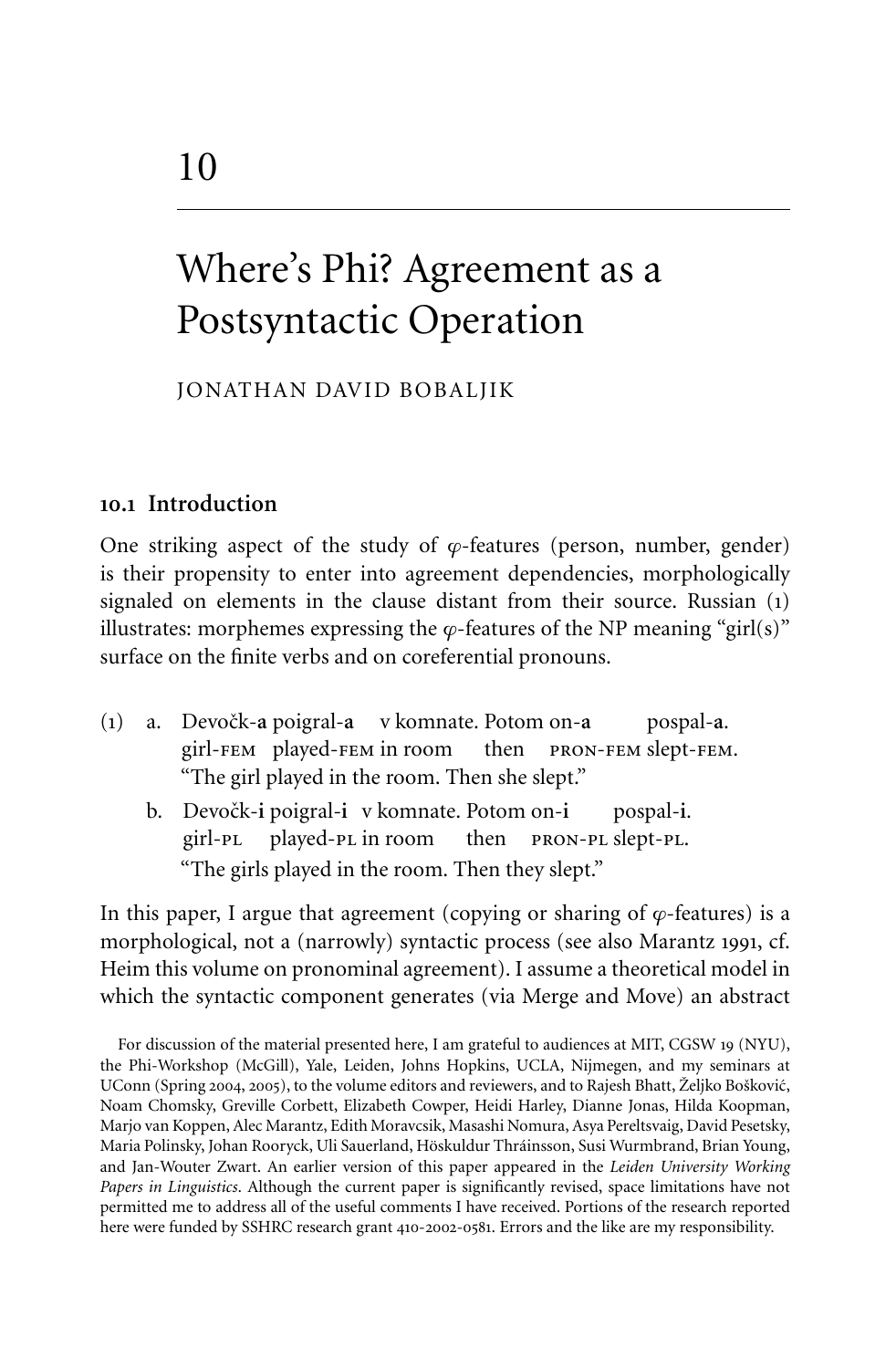representation which in turn serves as the input to two interpretive components, as sketched in  $(2a)$ , or  $(2b)$ .<sup>1</sup> This conception of grammar follows the general GB/Minimalist Program (MP) architecture, supplemented by the postulation of a *Morphology* component as part of Spell Out (Halle and Marantz 1993). That is, Morphology refers to a part of the mapping procedure that takes a syntactic structure as its input and incrementally alters that structure in order to produce a phonological form. A process may thus be "morphological", yet make direct reference to syntactic configuration in the input, just as prosodic phrasing, sandhi rules, and the like are part of the phonology yet require reference to syntactic structure.

#### (2) The Place of Morphology



In what follows, I give two arguments in favor of treating agreement as an operation in the morphological component, as defined in (2). Both revolve around how the controller of agreement is determined. For the sake of concreteness, the general proposal will be that morphological agreement is governed by (3), at least for languages in which only one NP controls agreement on the finite verbal complex (i.e., the verb plus an Infl or Aux element; I will refer to this loosely as the "finite verb").<sup>2</sup>

(3) The controller of agreement on the finite verbal complex (Infl+V) is the *highest accessible* NP in the *domain* of Infl + V.

<sup>1</sup> The difference between these models lies in whether there is a separate cycle of covert syntax after Spell Out (as in (2a)). In the model in (2b) (see Bobaljik 2002, and references therein) the interpretive components see only the final syntactic representation, including the output of covert movement. This distinction is immaterial to the first part of this chapter, but adopting (2b) is important in Section 10.5.

<sup>2</sup> I take (3) to define a necessary, but not a sufficient, condition for agreement. UG imposes (3) at a minimum (thus no language may skip an accessible NP), but languages may impose additional restrictions whereby the controller identified by (3) may fail to agree (say, animacy, plurality, specificity, etc.). See Corbett (2006) for an extensive survey.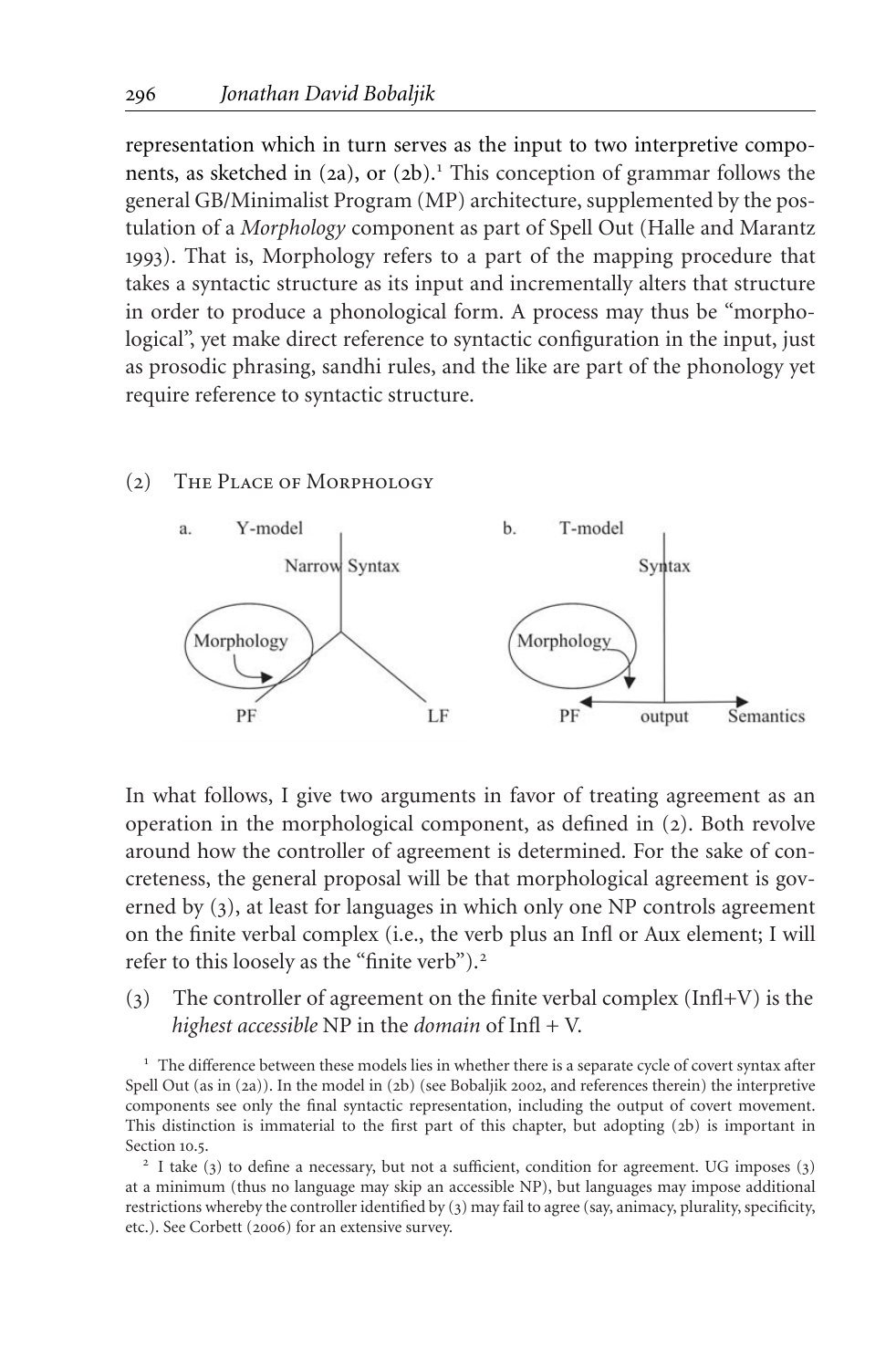This hypothesis has three crucial parts, as italicized. The major focus of this paper is on *accessibility*. I argue that *accessibility* is defined in terms of morphological case (m-case), rather than abstract case, grammatical function (GF), or other syntactic relation (see also Falk 1997, Sigurðsson 1993). Within the architecture in (2), this is significant since there is independent reason to believe that m-case is itself a part of the morphological component (Section 10.2). This leaves us with an order-of-operations argument: if agreement is dependent on the outcome of a postsyntactic operation (m-case), then agreement must also be postsyntactic (Section 10.3).

In Section 10.4 I will briefly discuss the role of *highest*, in particular, focusing on how the interaction of *highest* and *accessibility* yields a new account of an old typological generalization about ergative splits. Section 10.5 turns briefly to *domains*, providing converging evidence for the hypothesis in (3) from a "close enough" effect—an NP need bear no relation to a verb other than satisfying morphological accessibility and locality in order to trigger agreement on that verb. This contrasts with the proposal in Chomsky (2001) under which agreement is a reflection of core-licensing (feature-checking) relations in the syntax. The evidence for the "close enough" effect comes from Long-Distance Agreement constructions which appear to span domains, though, for now, it is sufficient to think of domains as imposing a clausemate condition on agreement. In the final section of the chapter, I touch rather superficially on some points of contact between the proposals here and some alternatives, in particular arguing in Section 10.6 that "defective intervention" constraints in Icelandic (in which an inaccessible NP appears to block agreement with an accessible one) are plausibly better analyzed as involving restrictions on either movement or domains, but not agreement.

## **10.2 On case and licensing**

Before turning to the main points of this paper, it will be useful to review some of the arguments for distinguishing m-case from syntactic licensing, and for treating the former as a morphological operation, since it is this assumption that forms the lynchpin of the order-of-operations argument to be given below. The canonical discussion of this distinction comes from the phenomenon of "quirky case" in Icelandic.

#### 10.2.1 *Quirky case*

As has been known since at least Andrews (1976) and Thráinsson (1979), Icelandic has a range of subjects that bear a morphological case other than nominative. Dative subjects, for example, occur as external arguments to a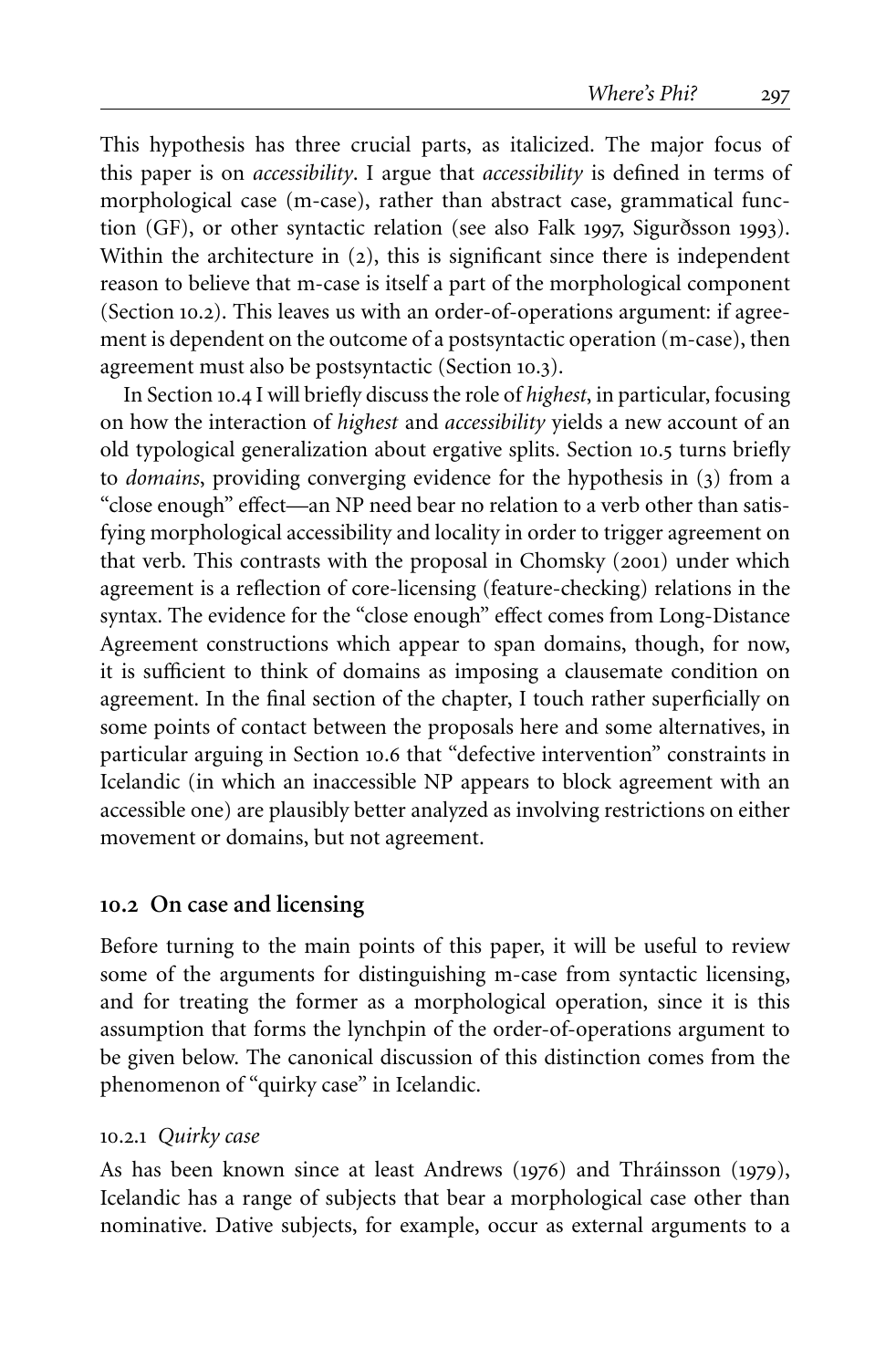range of experiencer predicates (4a,b) and also as the derived subjects in the passives of goal-selecting verbs (4c,d). Note that dative subjects cooccur with nominative objects.<sup>3</sup>

| (4) | a. Jóni líkuðu þessir sokkar                           |            |
|-----|--------------------------------------------------------|------------|
|     | Jon.DAT like.PL these socks.NOM                        |            |
|     | "Jon likes these socks."                               | (JGJ, 143) |
|     | b. Það líkuðu einhverjum þessir sokkar                 |            |
|     | EXPL liked.PL someone.DAT these socks.NOM              |            |
|     | "Someone liked these socks."                           | (JGJ, 153) |
|     | c. Þeim var hjálpað                                    |            |
|     | them. DAT was.sG helped                                |            |
|     | "They were helped."                                    | (ZMT, 97)  |
|     | d. Um veturinn voru konunginum gefnar ambáttir         |            |
|     | In the winter were. PL the king. DAT given slaves. NOM |            |
|     | "In the winter, the king was given (female) slaves."   | (ZMT, 112) |

As Icelandic is a Verb-Second language, clause-initial position is not a reliable diagnostic of subjecthood, but there is an extensive literature presenting more than a dozen subjecthood diagnostics that all converge on the dative NP in examples like (4) (see especially Zaenen et al. 1985, Sigurðsson 1989 et seq.). In addition, Harley (1995) and Jónsson (1996) have carefully established that the nominative objects in such quirky-subject constructions are indeed objects, and systematically fail the corresponding subjecthood tests. For example, (4b) involves an expletive in clause-initial position, which forces the subject (the dative NP), but not the object (nominative), to be indefinite, while in (4d), the position between finite auxiliary and participle is a reliable diagnostic for subjecthood, again, uniquely picking out the dative NP. Control constructions provide another diagnostic: in the infinitival clause, the subject must be PRO, while the object cannot be. The contrast in (5) shows that the dative is the subject, and the nominative is the object.

| $(5)$ a. | Jón vonast til [að _____ líka þessi bók         |            |
|----------|-------------------------------------------------|------------|
|          | JON.NOM hopes for to PRO.DAT like this book.NOM |            |
|          | "Jon hopes to like this book."                  | (JGJ, 115) |
|          | b. *María vonast til að líka Jóni l             |            |
|          | Maria.NOM hopes for to PRO.NOM like JON.DAT     |            |
|          | "Maria hopes that John likes her."              | (JGJ, 116) |

 $3 \text{ In } (4)$  and subsequent examples, "[G]" refers to Jónsson (1996); "ZMT" to Zaenen, Maling, and Thráinsson (1985).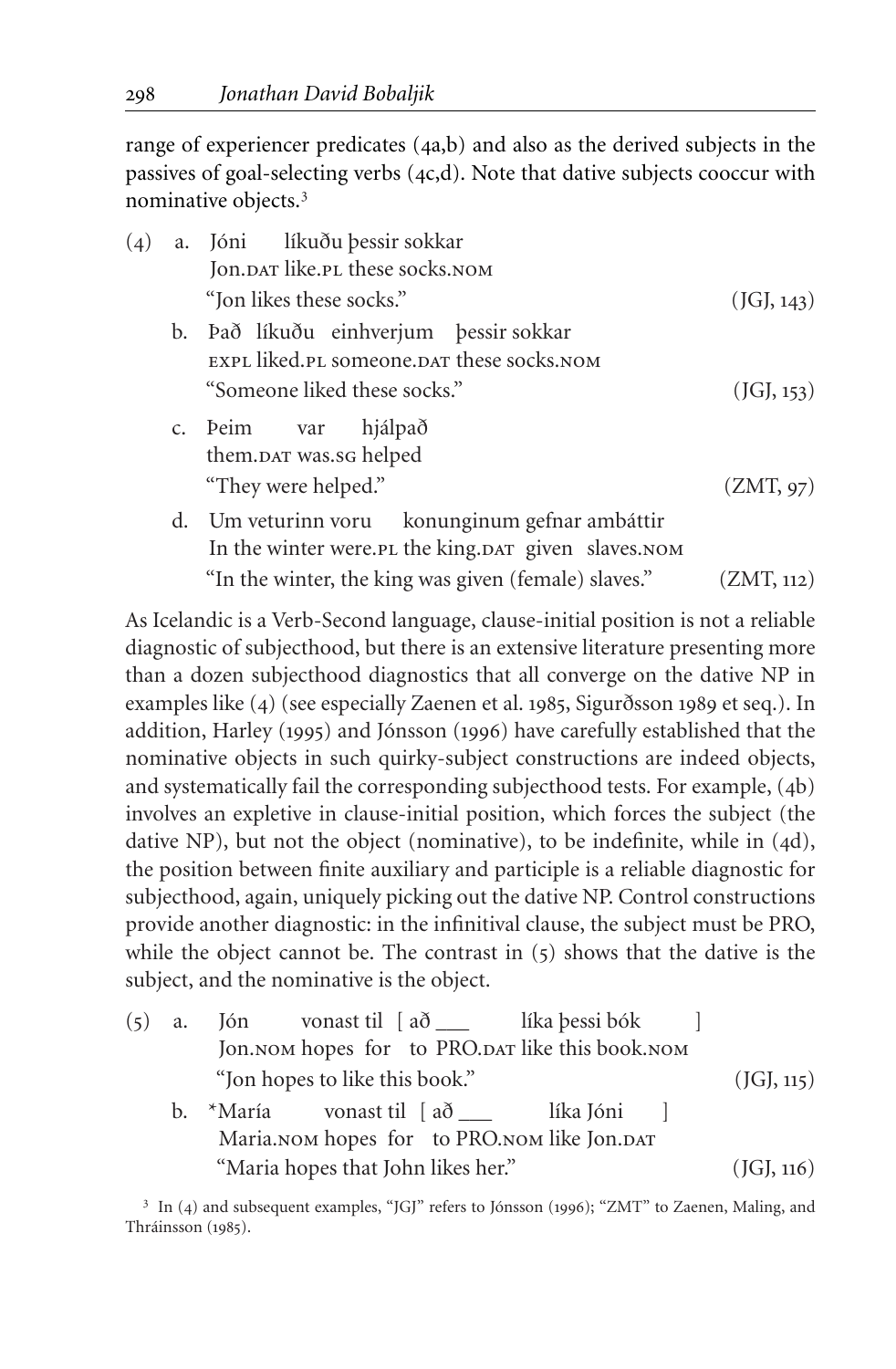German provides an instructive minimal contrast. German also has dative– nominative case arrays in which the dative c-commands the nominative (see Frey 1993, Haider and Rosengren 2003, Wurmbrand 2006) but German lacks quirky case and it is the nominative, not the dative, which passes the subject tests, including replacement by PRO in control infinitives (6).

 $(6)$  a. \*Ich hoffe  $[$  \_\_ I hope PRO.DAT the.NOM Leo to like der Leo zu gefallen ] "I hope to like Leo." b. Ich hoffe [ \_\_ I hope PRO.NOM the.DAT Leo to like dem Leo zu gefallen ]

"I hope that Leo likes me."

With the exception of their morphological case (and agreement) properties, quirky subjects are subjects, and nominative objects are objects, in whatever manner these terms are to be theoretically defined. This is particularly relevant within GB/MP approaches, since the distributional diagnostics at issue (for example, the distribution of PRO versus lexical NP) have been seen as the purview of *Case Theory* since Chomsky (1981). The star witness for invoking Case Theory in this context is the ECM/Raising-to-Object configuration. When the infinitive is embedded under a case-assigning verb such as *believe*, the PRO requirement is lifted and a lexical NP subject is allowed  $(see (7)).$ 

(7) Hann telur  $H_{\rho}$ believes Maria.acc to know answer **Maríu** vita svarið. "He believes Maria to know the answer." (JGJ, 168, adverb omitted)

Quirky subject NPs have exactly the same distribution as non-quirky subjects. They are obligatorily replaced by PRO in infinitive clauses (5a), except when the infinitival clause is the complement to an ECM verb (8).

 $(8)$ I believe them. DAT to have been helped in the exam Ég tel **þeim** hafa verið hjálpað í prófinu "I believe them to have been helped in the exam."  $(ZMT, 107)$ 

In sum, the moral of Zaenen et al. (1985) is that all of the syntactic effects attributed to Case Theory in GB are robustly evident in Icelandic, but can only be understood if one ignores the case that NPs actually happen to bear. We must conclude that the syntactic distribution of NPs is not governed by considerations of case as manifest morphologically, but rather by some more abstract system of syntactic licensing. Within GB/MP, this abstract system is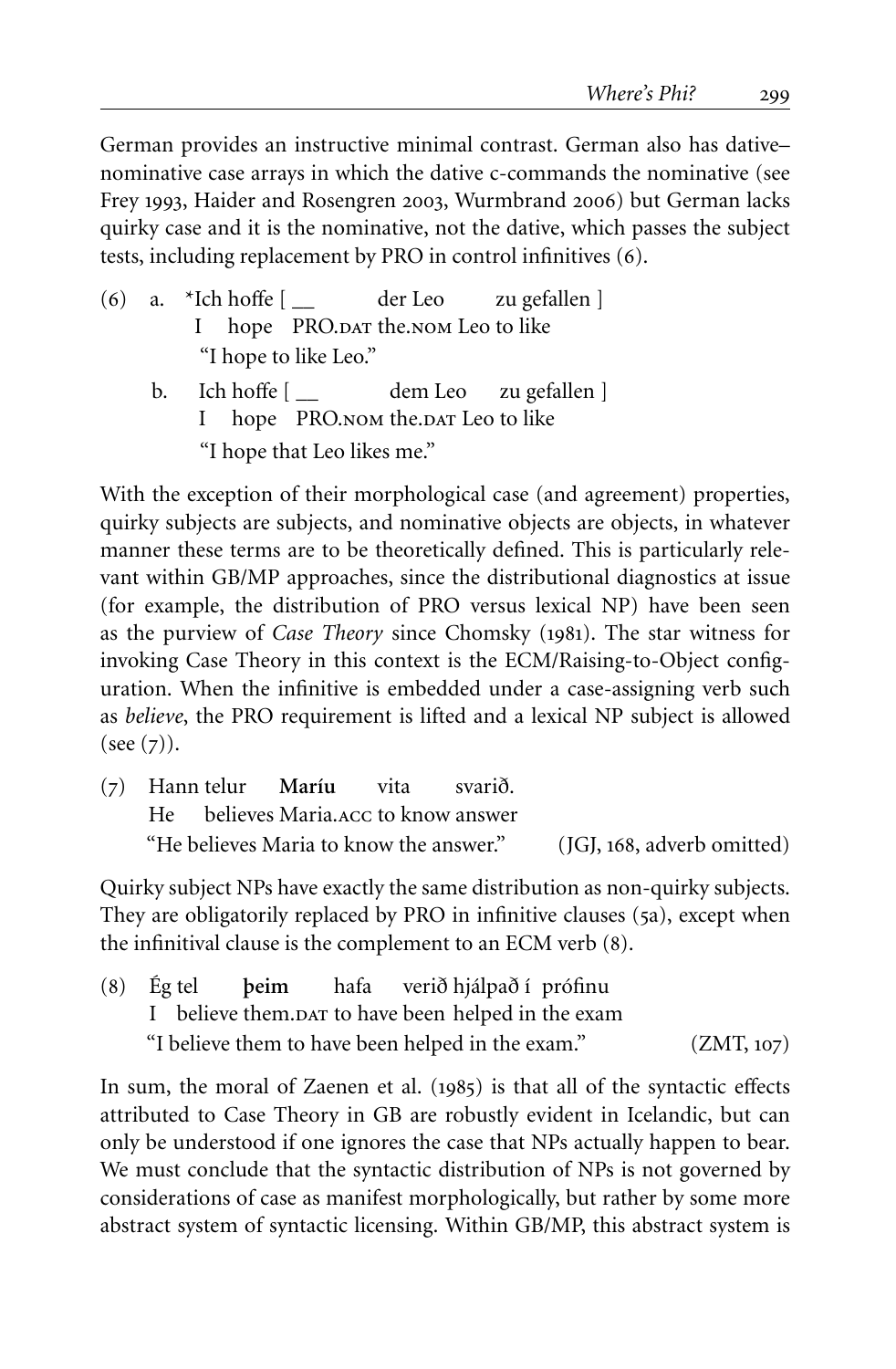called "Structural Case" (Cowper 1988, Freidin and Sprouse 1991). Terminology aside, whatever the nature of the abstract syntactic licensing responsible for "Case Theory" effects, Icelandic shows that this system is distinct from the algorithms that assign m-case.

#### 10.2.2 *M-case*

The literature contains a variety of proposals for the characterization of the m-case algorithms (see Zaenen et al. 1985, Yip et al. 1987, Marantz 1991, and recently McFadden 2004). While these differ in many respects, a common property is that the m-case assignment rules must make reference to syntactic structure in their structural description (input), but they effect no change to the syntactic representation (output). No rules of the syntax proper make reference to the output of the rules of m-case assignment. Within the models in (2), the proper place of the rules of m-case assignment is thus the Morphological component, a part of the PF interpretation of syntactic structure. One proposal in this vein is that of Marantz (1991), the essentials of which I will adopt here.

Marantz proposes that there are three primary types of morphological case: (i) lexical (including quirky) case assigned idiosyncratically by particular lexical items; (ii) unmarked case (conventionally called nominative for nominative–accusative languages, and absolutive for ergative languages); and (iii) "dependent" case. Dependent case is assigned only when more than one NP in a single domain is eligible to receive m-case from the case-assignment rules. For nominative–accusative languages, the dependent case is accusative, and is assigned to the lower NP in the domain, while for ergative languages, the dependent case is ergative, assigned to the higher NP. Marantz suggests that the assignment of morphological cases proceeds via a disjunctive hierarchy, as follows.<sup>4</sup>

<sup>4</sup> Unmarked case is unmarked for a particular syntactic environment, such as clauses. For Marantz, genitive is the unmarked case for an NP-internal configuration. I lay aside discussion of genitive case throughout this chapter. To simplify, I also draw no distinctions among the oblique cases, lumping them together under the "lexical" rubric (but see n. 8). Marantz also recognizes a fourth type of case, namely default case, assigned in extra-syntactic environments when no other rules apply. For English, the default case is the accusative, and is used in a heterogeneous set of environments, such as the pronouns in "Me too", "That's me" (see Schütze 1997). Finally, morphological case as used here refers to the morphological features, that are in turn subject to rules of exponence/realization, and is thus distinct from surface phonological form. Thus even in a language with a relatively rich case system like Russian or Icelandic, nominative and accusative for certain classes of nouns may be syncretic/homophonous, but nominative and accusative must still be distinguished for the purposes of accessibility. Thus I retain a certain degree of abstractness to case, but this abstractness is only relevant to rules of realization and patterns of syncretism.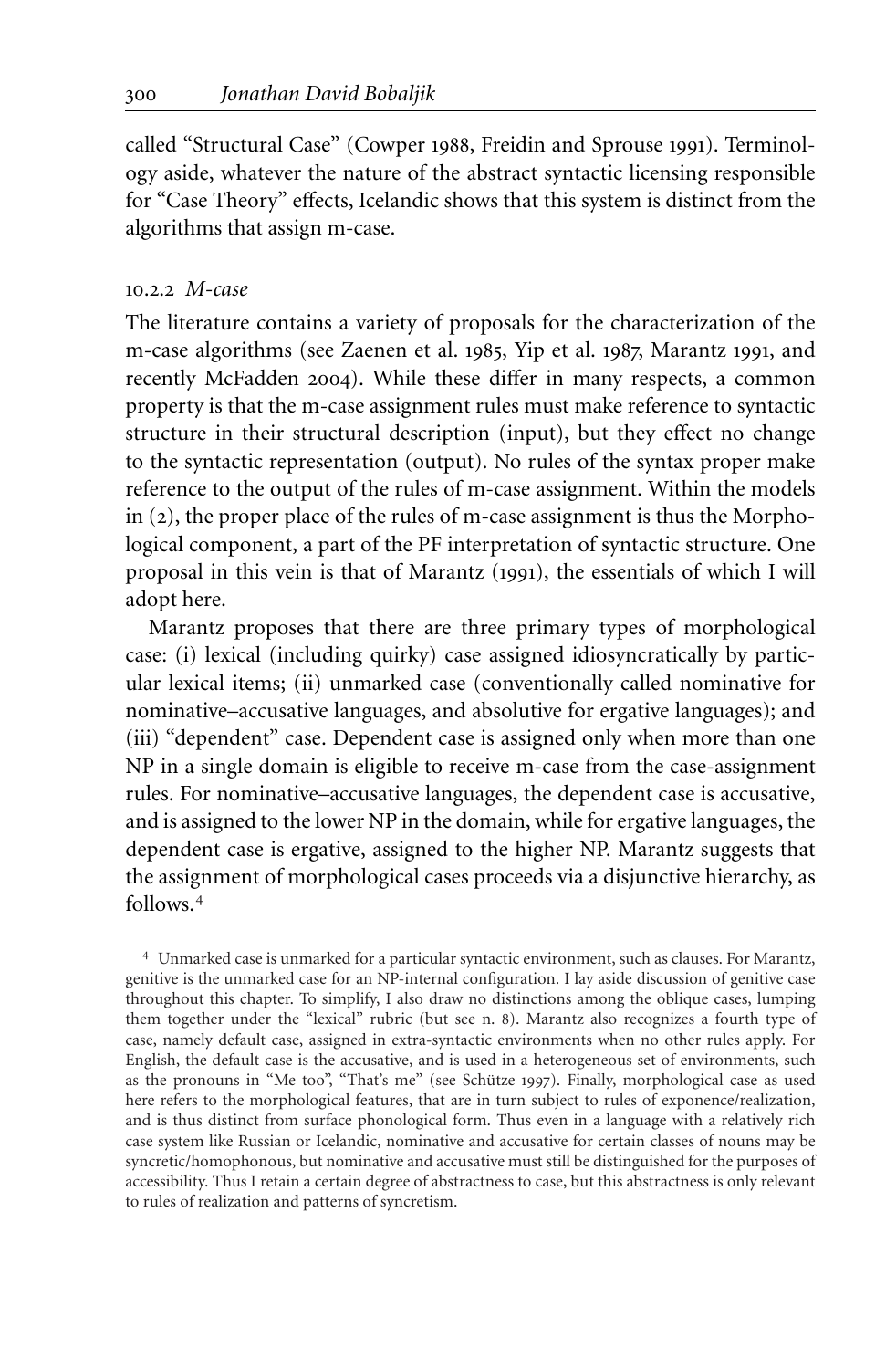# (9) Case Realization Disjunctive Hierarchy Domain: government by V+I

- a. lexically governed case
- b. dependent case (accusative, ergative)
- c. unmarked/default case

The workings of the hierarchy are schematized roughly as in the derivations in (10), which represent the case arrays for a regular nominative/accusative verb "love" and a quirky-dative-assigning verb "like" in Icelandic.

|  |        | (10) a. Subj loves Obj b. Subj likes Obj |            |                          |           |  |
|--|--------|------------------------------------------|------------|--------------------------|-----------|--|
|  |        |                                          | <b>DAT</b> | $\overline{\phantom{a}}$ | lexical   |  |
|  | $\sim$ | ACC.                                     | <b>DAT</b> | $\overline{\phantom{a}}$ | dependent |  |
|  | NOM    | ACC.                                     | <b>DAT</b> | NOM –                    | unmarked  |  |

The first m-case assigned is lexical; this applies only in (10b), as the verb meaning "like" assigns quirky dative to its subject (4a–b). Next, dependent cases are assigned. In (10a), there are two NPs requiring m-case, and the lower one receives accusative. In (10b), since the subject has received lexical case, it is out of contention, and thus dependent case is not assigned. Finally, the remaining caseless NP in each derivation receives unmarked case. In (10a) this is the subject, yielding the NOM–ACC array, while in (10b) only the object is without m-case and hence it receives nominative (as in  $(4a,b,d)$ ).<sup>5</sup> Further details of the algorithm are not important, and the reader is referred to the literature cited for a deeper understanding and for various refinements.

What is important here is the flow of information in the system. The morphological case-assignment algorithm makes reference to syntactic structure; at a minimum, in order to correctly allocate dependent cases, the relative hierarchical positions of two competing NPs must be known, a property that is established by the syntax. On the other hand, there is no evidence that syntax ever sees the output of the morphological case-assignment algorithms. This was the point of the separation of licensing (GB/MP's Case-checking) and mcase. These properties follow of course if morphological case-assignment is part of a postsyntactic morphological component (see (2))-m-case assignment happens "too late" in the derivation for syntax to make reference to it.

<sup>&</sup>lt;sup>5</sup> Nominative case assignment is not an obligatory property of finite clauses. If the only argument in the clause bears a lexical case, such as dative (as in (4c)), no further case assignment takes place, and the verb shows default agreement. There is, crucially, no evidence for a (null) expletive here: Icelandic has expletives, and these impose various requirements on the subject NP, including a definiteness restriction. This applies equally to dative subjects (Jonas 1996), hence the absence of any such effect in (4c) argues against positing such an element. See Wurmbrand (2006) for additional discussion.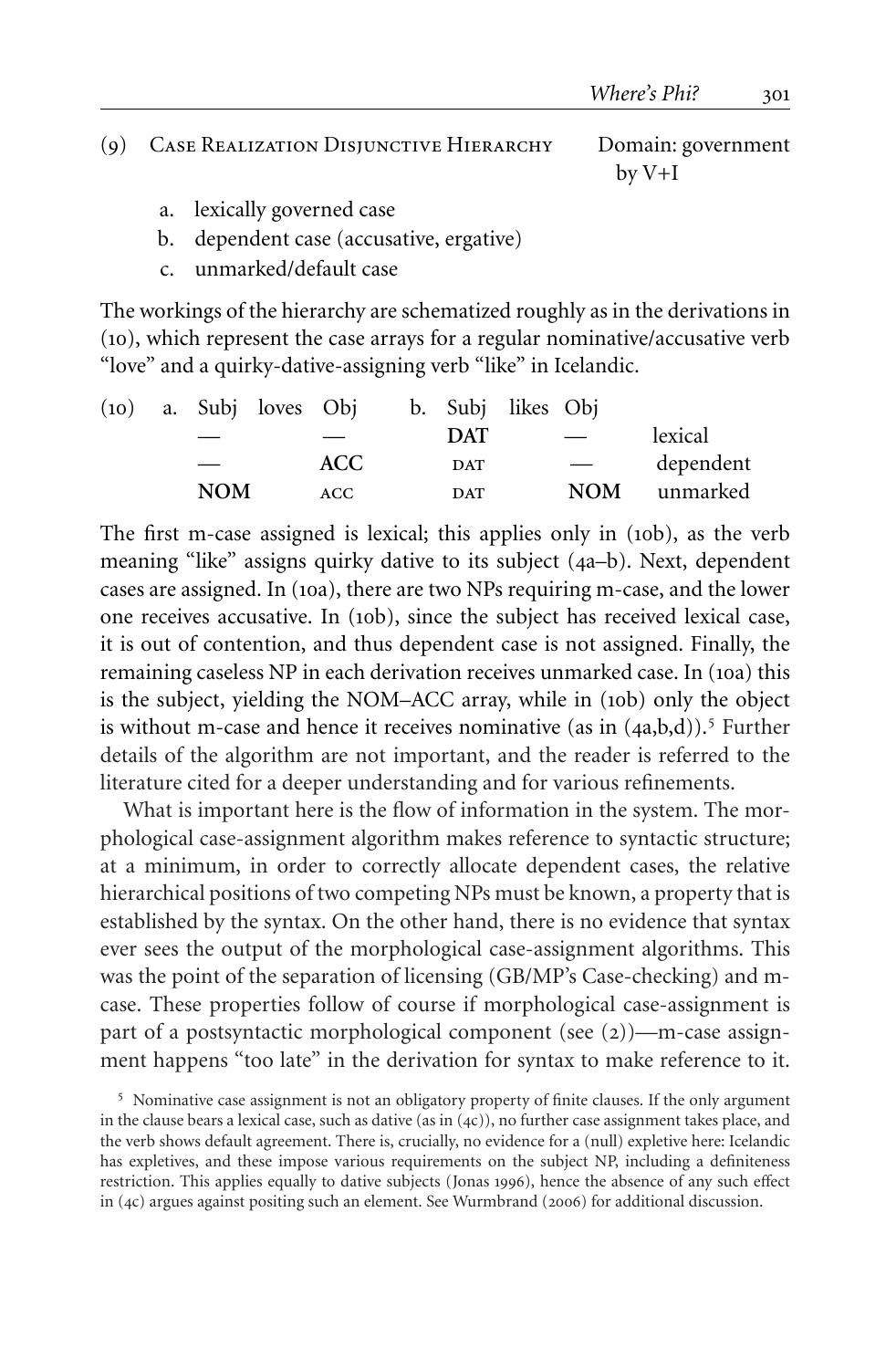Armed with this understanding of m-case, we may now proceed to a discussion of the relationship between m-case and agreement.

# **10.3 Accessibility: agreement, case, and grammatical function**

I turn now to the evidence that agreement is sensitive to the output of the m-case algorithms, from which I draw the conclusion that agreement, like mcase, is a postsyntactic operation.

10.3.1 *The Moravcsik Hierarchy*

Moravcsik (1974) presented a set of universals regarding (NP–predicate) agreement. The universals are formulated in terms of GFs (subject, object, etc.), and include the implicational hierarchy in (11) (see Moravcsik 1978 for revisions).

(11) The Moravcsik Hierarchy Subject > Object > Indirect Object > Adverb

This hierarchy ranges over languages, not sentences, and conflates a set of implicational universals. If in some language the verb agrees with anything, it agrees with some or all subjects. Likewise, if the verb in some language agrees with anything other than subjects, it agrees with some or all direct objects. And so on.<sup>6</sup> A survey of 100 genetically and areally diverse languages (Gilligan 1987) confirms this broad picture. As shown in (12), the hundred languages in Gilligan's survey are divided roughly equally among the four types that are consistent with the hierarchy, while the four types that are not consistent with the hierarchy are unattested.<sup>7</sup> For example, no language has agreement with nonsubject arguments, but systematically lacks subject agreement.

| (12) | No Agreement: | 23 | IO only:      |          |
|------|---------------|----|---------------|----------|
|      | S only:       | 20 | DO only:      | $\theta$ |
|      | $S-DO:$       | 31 | IO, DO only:  | $\theta$ |
|      | $S$ -IO-DO:   | 25 | S-IO, not DO: | (1)      |

In this section, I argue that the Moravcsik Hierarchy should be restated in terms of m-case rather than GF. More specifically, I argue that the hierarchy should be stated in terms of the categories of morphological cases suggested

<sup>6</sup> The "some or all" phrasing accommodates the observation that the accessibility hierarchy imposes a necessary, but not a sufficient, condition for agreement (see n. 2).

<sup>7</sup> Gilligan's survey does not include the Adverb category. Note also that one language, Waskia, is given as having indirect-object agreement but lacking direct-object agreement. The phenomenon he reports (p. 191) as IO-agreement is suppletion of the verb meaning "give" for person and number of the indirect object. Person-governed suppletion with "give" seems to be a phenomenon independent of agreement as such (see Comrie 2000).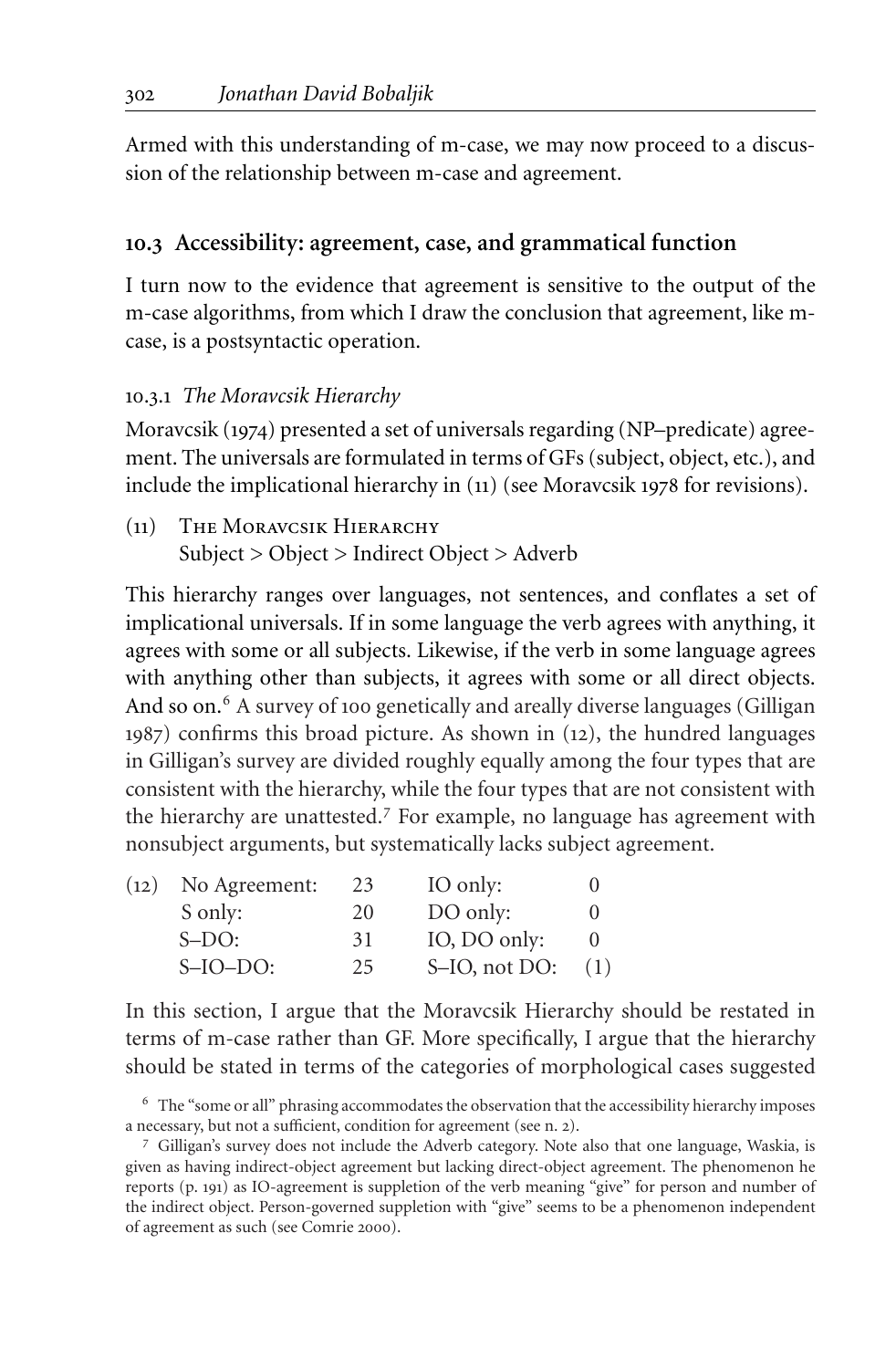by Marantz (1991) as discussed in section 10.2.2. That is, I argue here that (11) should be reformulated as  $(13)$ .<sup>8</sup>

(13) The Revised Moravcsik Hierarchy (M-Case) Unmarked Case > Dependent Case > Lexical/Oblique Case

My proposal is that morphological case delineates an accessibility/markedness hierarchy for morphological agreement.<sup>9</sup> If, in language *L*, accusative NPs (a dependent case) are accessible for agreement, then, by (13), nominative NPs in *L* must also be accessible for agreement. In languages with rather boring morphological case systems, where m-case tracks GF fairly neatly (for example, Russian and German), (13) is equivalent to (11). The interest comes from languages in which case and GF do not always line up. The thesis I pursue here is the following (see also Falk 1997):

(14) When case and GF diverge, it is m-case, not GF, that defines accessibility for agreement.

In the next subsections, I turn to an examination of case–GF mismatches that illustrate (14). In each case the controller of agreement is determined by m-case and not GF. For example, when there are non-nominative subjects, and nominative non-subjects, it is nominative (unmarked) case and not subjecthood that is the correct predictor of agreement. This state of affairs has generally been recognized for each of the languages discussed; what I contend here, following Falk (1997), is that this is the normal, universal state of affairs, at least for single-agreement languages.<sup>10</sup> Finally, in Section 10.3.3, I note that the hierarchy as presented here provides a straightforward explanation for an

<sup>8</sup> I have also left off Moravcsik's "adverb" category as this is not relevant to the discussion below. The simplifications in notes 2 and 4 are carried over here. For example, many languages that allow or require agreement with some dative NPs do not permit agreement with all datives. In a not uncommon type, among dative NPs only the goal argument of verbs meaning "give" governs agreement (as in Chukchi; Comrie 1979); more complicated systems are exemplified by Basque, as discussed in Řezáč (this volume).

<sup>9</sup> The hierarchy in (13) converges with the markedness hierarchy proposed in Blake (2001, chapter 5) for morphological case systems (independent of agreement). Note that although I will use the term markedness in the discussion below, nothing in my use of the term should imply a commitment to any of the many uses to which this term has been put. By more or less "marked", I mean only the status on the hierarchy in (13) and the associated case-algorithm discussed in Section 10.2.2. In particular, I make no claims about morphological markedness in the normal sense of "bearing a formal mark" as opposed to zero; thus unmarked case under (13) may bear a mark, as in Icelandic and other languages.

<sup>10</sup> The arguments from Icelandic and Hindi for the dependence of agreement on (m)-case follow Falk (1997). Falk encodes morphological markedness in the syntactic representation and draws a sharp two-way divide between unmarked and marked. As far as I can see, this does not extend to the (at least) three-way distinction needed to capture the Moravcsik Hierarchy. In further establishing the validity of the generalization, I have surveyed the theoretical literature, investigated all apparent counterexamples that have been brought to my attention, and sampled grammars from the 100-language WALS survey (Haspelmath et al. 2005). While I have found no counterexamples in the WALS grammars, this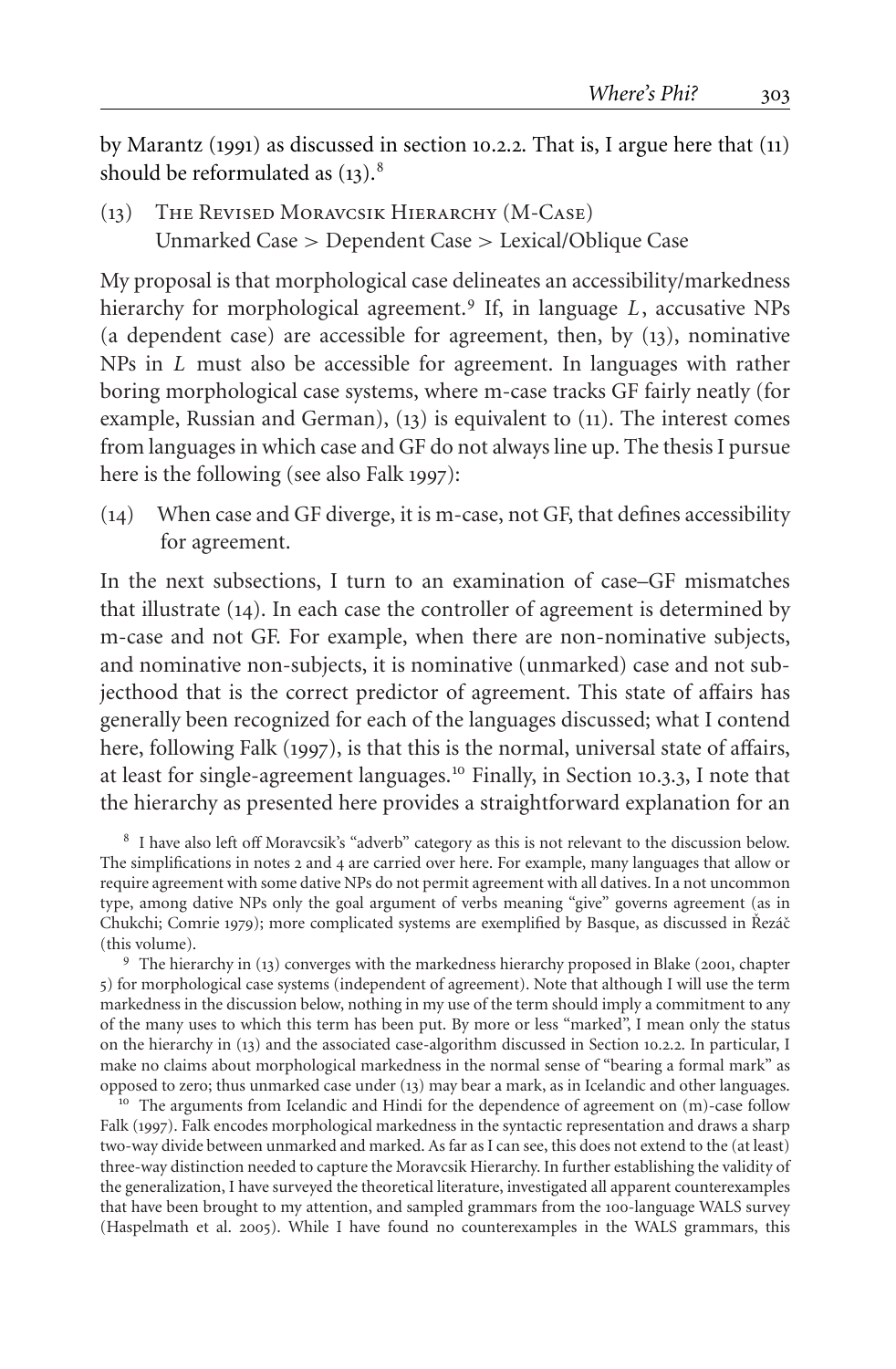often-noted universal asymmetry regarding case-agreement splits in ergative languages.

#### 10.3.2 *Icelandic nominative objects once more*

Recall from Section 10.2 that Icelandic has non-nominative subjects, and nominative non-subject NPs. Yet, as Sigurðsson (1993 et seq.) has stressed, agreement tracks m-case. Datives never control agreement, even when the dative passes all other subjecthood diagnostics (see (15)).

(15) \* Morgum studentum líka many students. DAT like. PL job. NOM verkið "Many students like the job." (Harley 1995: 208)

Similarly, a nominative NP controls agreement, even when it is unambiguously the object (see examples  $(4b,d)$  above).<sup>11</sup> Under the GF-based hierarchy, Icelandic would be described as a language that shows some object agreement, and agreement with some subjects. This description is consistent with the Moravcsik Hierarchy, but would have to be supplemented by (14), as a language-particular quirk. By contrast, the view I advocate here is that the only thing quirky about Icelandic is that it has quirky case. That it is (nominative) objects that control agreement, and not quirky subjects in the relevant constructions, follows as an automatic consequence of stating the implicational universals in terms of morphological case (13). My view, then, is that (14) is not a language-particular supplement to a set of universal implications; it is instead derivable directly from UG.

#### 10.3.3 *Ergativity and the Moravcsik Hierarchy: A typological puzzle*

A different kind of m-case–GF mismatch is exemplified by the phenomenon of ergativity. In an ergative case system (16b), the subject of an intransitive verb (S) is formally marked in the same manner as the object of a transitive verb (O), with the subject of the transitive verb (A) bearing a special mark. This

<sup>11</sup> There are various additional qualifications to be made regarding agreement with non-subject nominatives in Icelandic. Some speakers accept or in some cases prefer default agreement over agreement with nominative objects, though Sigurðsson (1996) reports that agreement with the nominative object is obligatory for "most" speakers and most verbs. I return to some additional considerations in Section 10.6.

conclusion must be tempered by the fact that many of the grammars do not provide sufficient detail to identify possible case–GF mismatches. Note that I have excluded from consideration languages in which only a number contrast is marked on the verb, as it is often difficult from the evidence presented in available descriptions to distinguish between number agreement and the marking of "verbal number" (sometimes referred to as "pluractionality") which may overlap semantically but are distinct phenomena; see Corbett (2000, chapter 8) and references therein.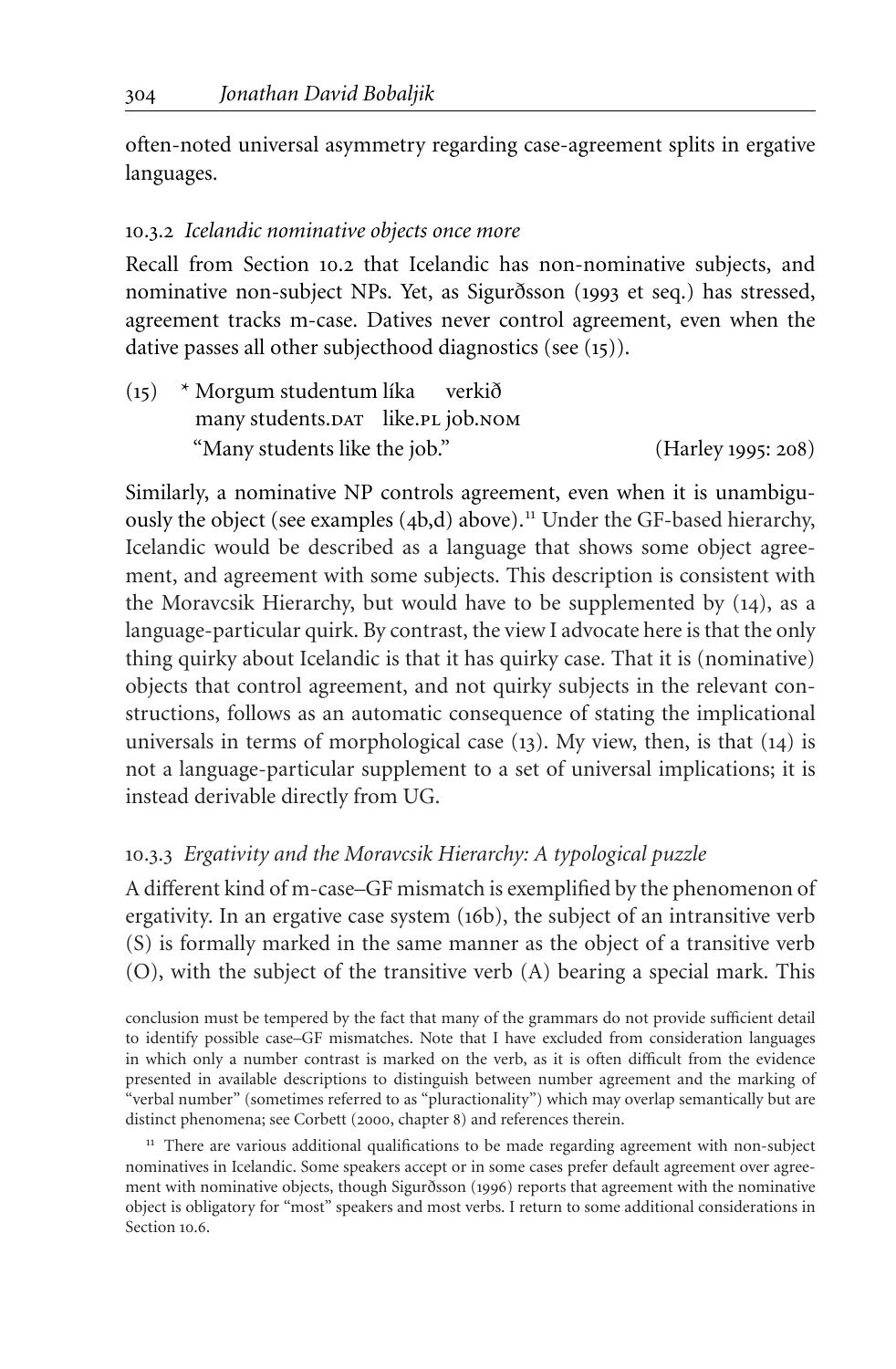stands in contrast to the familiar nominative–accusative alignment, as shown in (16a). See Dixon (1994).

(16) a. Nominative−Accusative b. Ergative−Absolutive



Despite the different groupings for case marking, it is well established that many diagnostics that one may be tempted to consider as subject–object asymmetries work in the same way across the language types, treating A and S as a natural class of "subjects", as distinct from O. According to Dixon (1994), some grammatical processes universally target subjects. These include "subject-orientation" of reflexives, imperatives, and Control phenomena (cf. Section 10.2.2). In other words, while there is quite a bit of apparent syntactic variation among individual languages, there has been little success in showing that the syntax of subjects/objects is systematically different in a way that is correlated with ergativity.<sup>12</sup> By definition, then, ergative case systems constitute a case–GF mismatch.

Now, it turns out that implicational universals of the kind that motivated the Moravcsik Hierarchy are also attested in ergative languages. Some patterns of agreement are simply unattested. This is summarized in  $(17)$ , cf.  $(12)$ .<sup>13</sup>

| (17) |             | a. no agreement (Dyirbal, Lezgian) | e. *ERG only           |
|------|-------------|------------------------------------|------------------------|
|      | b. ABS only | (Tsez, Hindi)                      | f. *ERG DAT, not ABS   |
|      | c. ABS ERG  | (Eskimo-Inuit, Mayan) g. *DAT only |                        |
|      |             | d. ABS ERG DAT (Basque, Abkhaz)    | h. (*ABS DAT, not ERG) |

Important here is the absence of type (e) languages, as compared to types (b) and (c). That is, alongside the valid implication in (18b), which holds of

<sup>13</sup> See Murasugi (1994: 147), Croft (1990), Woolford (1999). The absence of type (h) is inferred from these sources, though not explicitly stated there. A complicating factor is that there are also "split" systems. One split type has an ergative–absolutive case system alongside a nominative–accusative (=subject–object) agreement system; the reverse is unattested. This split follows from the proposals advanced here, see Section 10.4.3.

<sup>&</sup>lt;sup>12</sup> The one apparent case of a systematic difference is in accessibility for relativization (Keenan and Comrie 1977). While not all languages have an asymmetry, if there is one, then it is absolutives that are more readily extractable than ergatives (in ergative languages), while elsewhere, subjects are more extractable than objects. It is not clear to me how the Keenan and Comrie hierarchy and the Moravcsik hierarchy might be related.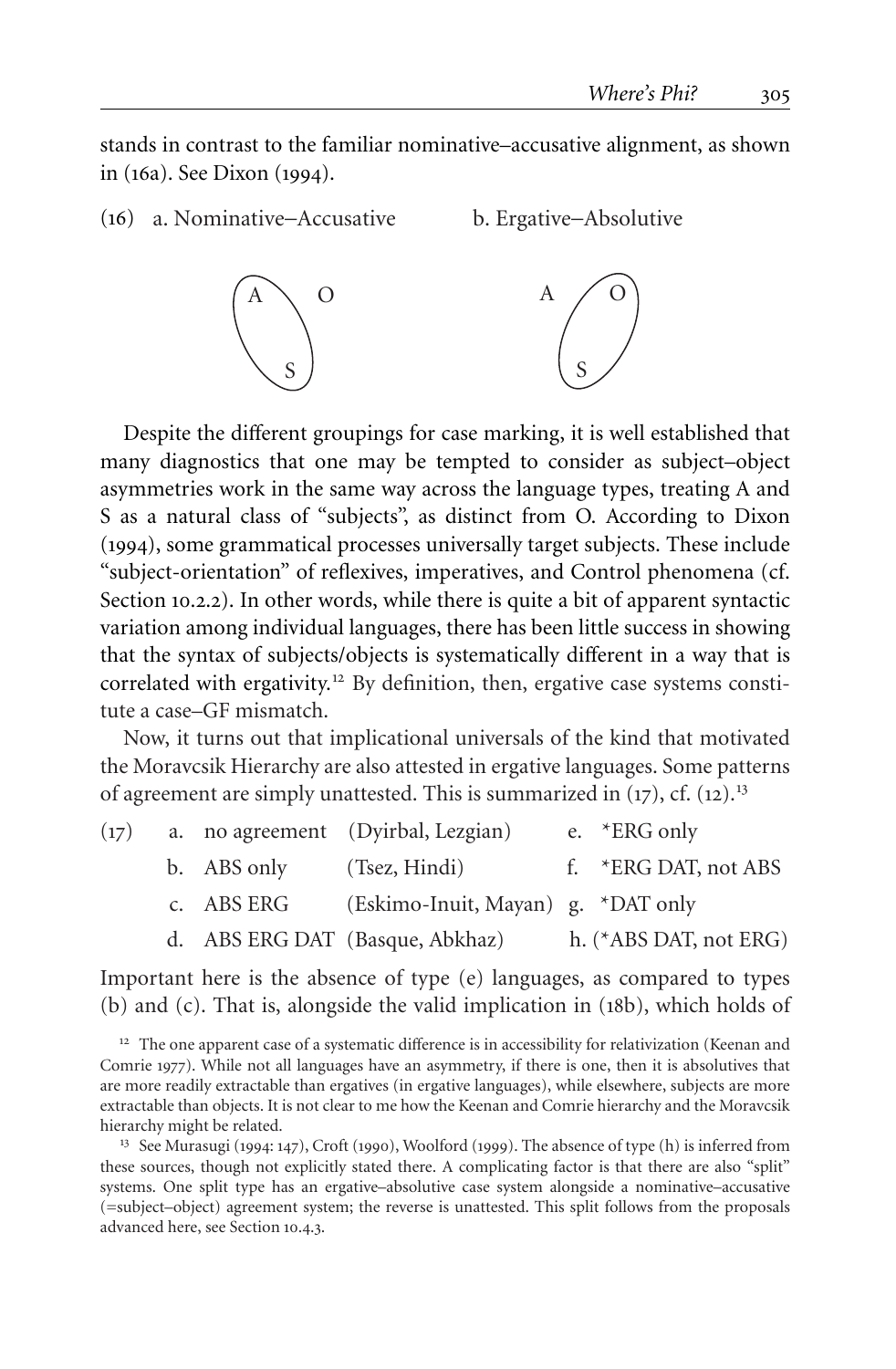non-ergative languages and is directly encoded in (11), the implication in (18a) is equally valid, yet is not encoded in the Moravcsik Hierarchy.

- (18) a. ERG agreement  $\rightarrow$  ABS agreement
	- b. OBJ agreement  $\rightarrow$  SUBJ agreement

Thus, (11) appears to miss a significant generalization. Though the typological gap is known, presentations such as Croft (1990) simply state two hierarchies, the special hierarchy in (19a) holding for Ergative languages, that in (19b) holding for nominative–accusative ones.

- (19) a. Absolutive > Ergative > Dative
	- b. Subject > Object > Indirect Object

Note that the two hierarchies are stated in non-like terms, the one in terms of m-case, the other in terms of GF. Particularly suspicious is that the formulation in terms of case is necessary precisely for that class of languages in which case and GF do not coincide. This leaves the range of the GF hierarchy as only those languages where case and GF (largely) coincide. This state of affairs invites a reformulation of (19b) in terms of case categories so that the hierarchies are now more directly comparable, as in  $(20)$ .

- (20) a. Absolutive > Ergative > Dative
	- b. Nominative  $>$  Accusative  $>$  Dative

At this point, the relevance of the case groupings suggested by Marantz (1991) should be apparent. For Marantz, ergative and accusative are the *dependent cases*, assigned only in the presence of a local case competitor (cf. Bittner and Hale 1996, McFadden 2004), while nominative and absolutive are names for the unmarked case. Thus, in terms of Marantz's categories in (9), the two hierarchies in (20) are in fact one and the same hierarchy, namely that given in (13), repeated here.

```
(13) Unmarked Case > Dependent Case > Lexical/Oblique Case
```
A clear advantage of this reformulation is that the two implications in (18) now both follow automatically from (13). Indeed, both are exactly the same statement, namely that if a language has agreement with dependent case NPs, then that language will also have agreement with default case NPs.

Of course, the unification of the two hierarchies in (20) was predicated on the assumption that there is a rigid equivalence, for nominative–accusative languages, such that nominative:subject :: accusative:object. While this is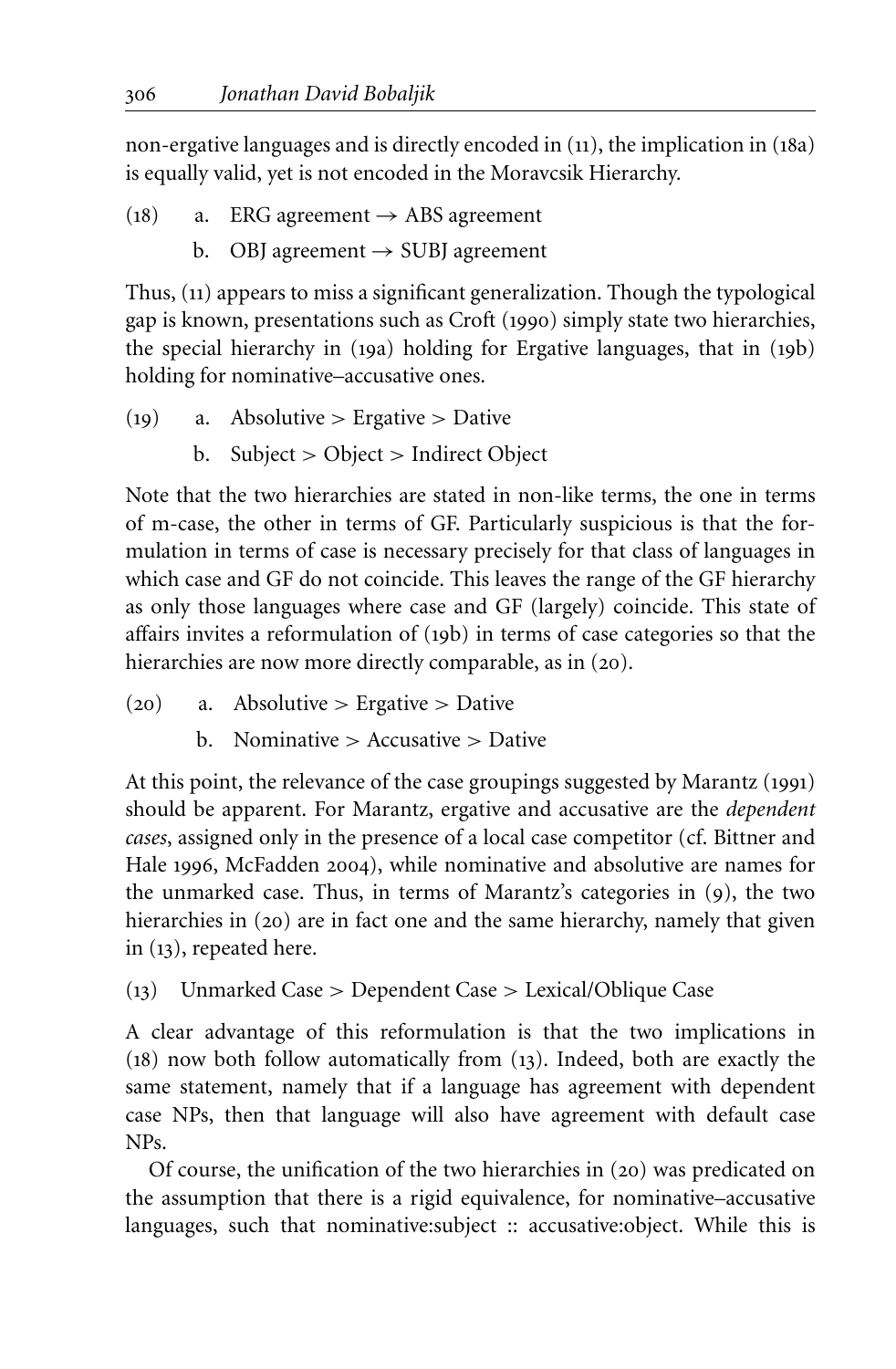*largely* correct, it isn't*entirely* correct. As we have seen in the preceding section, the correspondence between case and GF breaks down in Icelandic. Yet as we have also seen, exactly where the correspondence breaks down, it is case and not GF that determines accessibility for agreement.

# **10.4 First among equals: multiple accessible NPs**

In the languages considered to this point, the calculation of accessibility (unmarked m-case) normally returns a unique NP in any given clause (i.e., agreement domain).<sup>14</sup> This is not always the case; in some languages, situations arise in which there is more than one accessible NP in a given domain. In such cases, it is the highest accessible NP that controls agreement. Multiple accessible NPs in a single domain may arise in one of two ways. On the one hand, there are situations in which more than one NP may receive unmarked m-case. This arises in languages like Hindi, which has stricter conditions on the distribution of dependent cases than are given in (9), see below. On the other hand, there are single agreement languages in which more than one m-case is accessible. I argue below that the second case is instantiated by Nepali, as described by Bickel & Yādava (2000). In Section 10.4.3, I demonstrate that this second possibility yields a straightforward account of a known typological gap in split ergative systems.

The discussion throughout this section also highlights two ways in which the predictions of (3) differ from other conceivable approaches. First, the metric "highest" is subsidiary to accessibility, defined as above. NPs that are not accessible are simply invisible for the computation of agreement controller (contrast "defective intervention" of Chomsky 2000: 123 and related work; see Section 10.6 below). Second, although accessibility in a given language is defined in terms of a markedness hierarchy (13), the hierarchy itself plays no further role in the synchronic grammar of any languages. This contrasts with approaches such as OT in which the hierarchies are fundamental parts of synchronic grammar. I return to this point briefly at the end of Section 10.4.2.

<sup>14</sup> In the normal case, but see van Koppen (2005), who argues that in cases of coordinated NPs (and certain other contexts) the coordinated NP as a whole as well as the individual conjuncts may share m-case and thus all be accessible. Van Koppen argues that the calculation of highest/closest sometimes fails to return a unique controller, for example, allowing the conjoined NP and its first conjunct to be equally accessible and local. She presents evidence from an impressive array of Dutch dialects that in these cases, considerations of featural markedness in morphology resolve the choice of controller. Koopman (2005) also uses instances of locality failing to return a unique controller to develop an alternative account of the Tsez facts discussed in Section 10.5, below.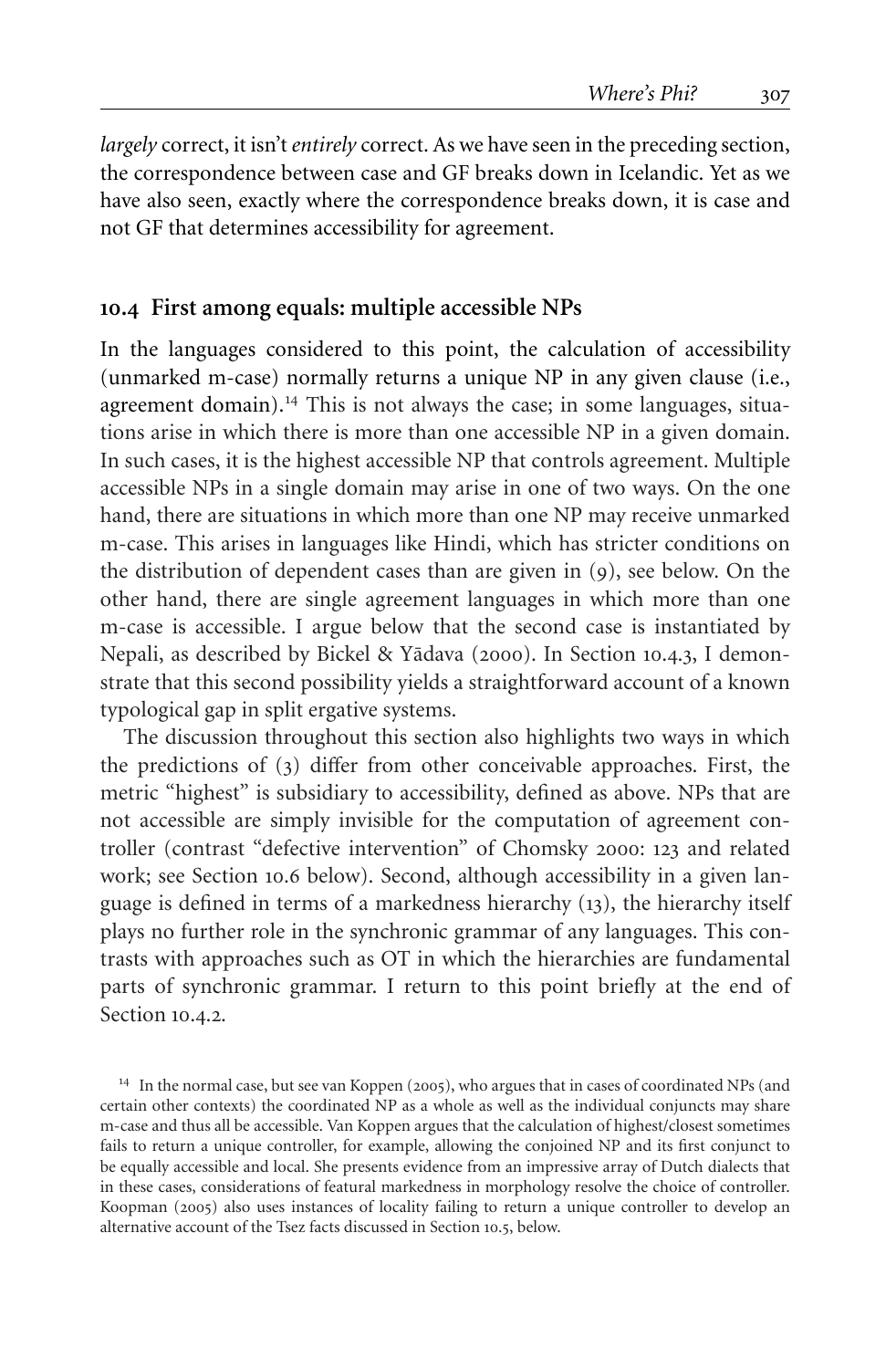#### 10.4.1 *Hindi-Urdu: Highest unmarked*

Indo-Aryan languages provide another range of examples that echo the refrain in (14), namely that it is m-case and not GF that provides the accurate predictor of accessibility. The Indo-Aryan languages add some interesting ingredients to the mixture, not seen in the preceding sections. For one, these languages are described as having a (type of) split-ergative system, in which ergative and accusative may occur in the same clause. This fact alone questions an approach that would maintain separate hierarchies for ergative and nominative languages: which one would a clause having an ergative and an accusative be expected to adhere to? More to the point, although accessibility does not pick out a unique controller in some contexts, in actual fact only a single NP in any given environment can be the controller of agreement. The deciding factor that resolves the competition among accessible NPs, as has been noted before, is structural prominence: the highest accessible NP "wins".

Hindi-Urdu displays this pattern straightforwardly. The facts are widely discussed, so I provide only a cursory discussion here. As noted by Kachru et al. (1976) and in more detail in Mohanan (1994), agreement in Hindi-Urdu is readily described as being with the highest caseless (i.e., nominative) NP argument in the domain of the finite verb.<sup>15</sup> The basic case system of this language involves two overt affixes ("dative" -*ko*, and "ergative" -*ne*). The ergative is used to mark external arguments of transitive (and some unergative) predicates, but only in the perfective tense/aspect. The dative is used to mark experiencers and goals (including experiencer subjects), and is also used to mark specific or animate direct objects. Remaining core arguments are unmarked. Laying aside ditransitives, this yields five basic patterns, as shown below. The boldfacing indicates the argument that triggers agreement on the verb.

| (21) | Perfective:   | a. SUBJ-ne  | $OBI-Ø$         |         |
|------|---------------|-------------|-----------------|---------|
|      |               | b. SUBJ-ne  | OBJ-ko          | default |
|      | Imperfective: | c. $SUBI-Ø$ | $OBI-\emptyset$ |         |
|      |               | d. $SUBJ-Ø$ | OBJ-ko          |         |
|      | Psych:        | e. SUBJ-ko  | $OBI-Ø$         |         |

<sup>15</sup> Some interesting questions arise in the determination of domains. Under certain conditions, the matrix verb may agree with the nominative object of an embedded infinitival complement. See Bhatt (2005) for a comprehensive discussion, and Polinsky (2003) and Bobaljik and Wurmbrand (2005) for evidence that restructuring (i.e., "clause union") infinitival complements form part of the matrix agreement domain quite generally. Note also that only surface argument NPs are relevant to the determination of agreement, thus as a reviewer notes, incorporated NPs are formally caseless, but do not agree. As is true in many languages, clauses with an incorporated direct object are formally intransitive (Mohanan 1995) and thus presumably lie outside the case system. Recall that the framework adopted here allows a distinction between caseless NPs and NPs bearing unmarked case.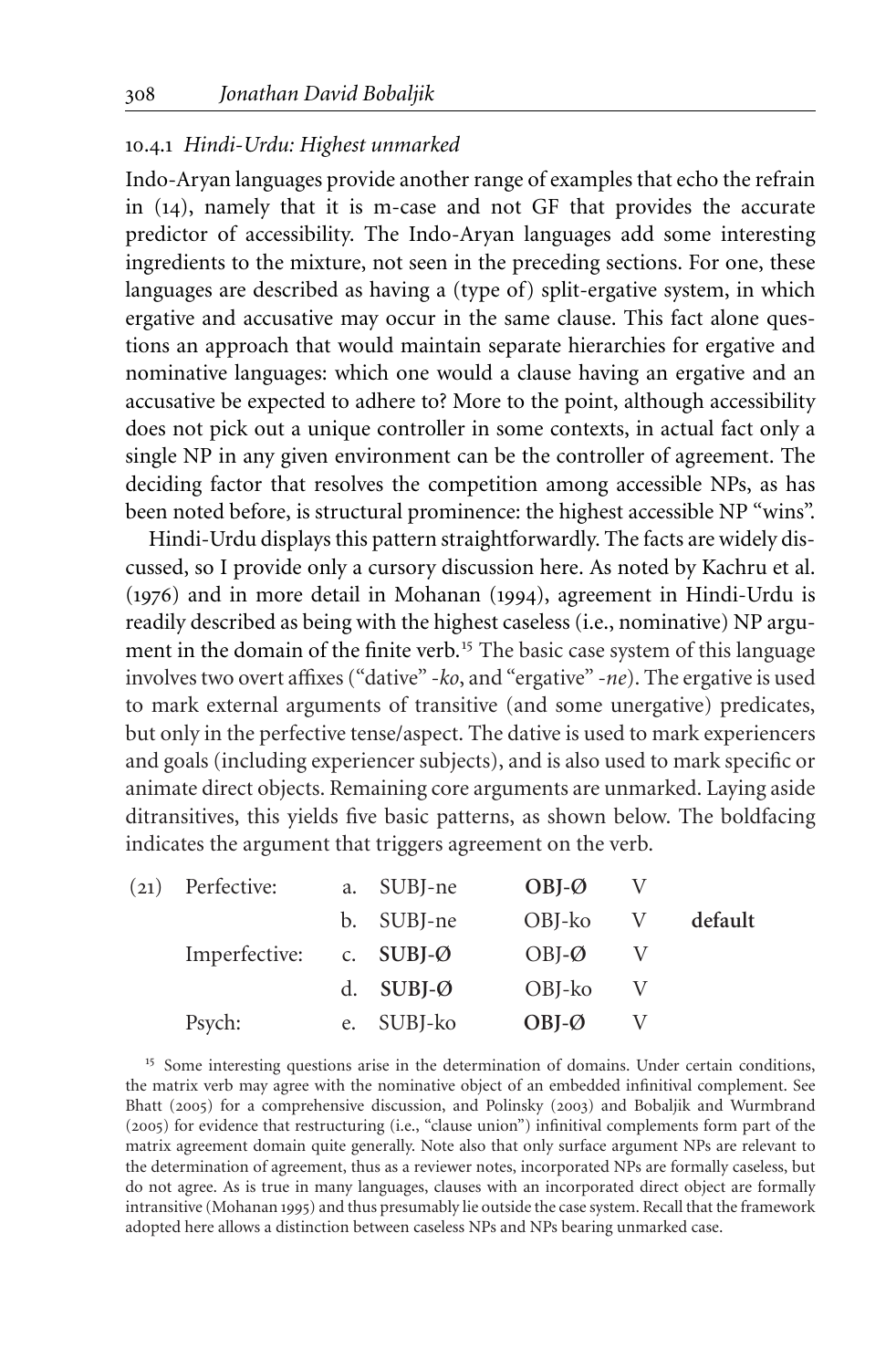The following examples illustrate the above schema.<sup>16</sup>

- $(22)$  a. raam-ne Ram-erg (masc) **bread-Ø (fem)** eat.pf.fem be.pst.fem **rot.ii** khaayii thii "Ram had eaten bread."
	- b. siitaa-ne Sita-erg (fem) girl-acc (fem) see.pf.masc larkii-ko dekhaa "Sita saw the girl."
	- c. **siitaa**  $\mathsf{Sita}\text{-}\mathcal{O}$  (fem) banana- $\mathcal{O}$  (маsc) eat.iмpf.fem be.psт.fem kelaa khaatii thii "Sita (habitually) ate bananas."
	- d. **niina Nina-Ø (fem)** child-acc lift.fut.fem bacce-ko ut<sup>h</sup>aayegii "Nina will pick the child up."
	- e. siita-ko Sita-dat (fem) boys-Ø like **lar.ke** pasand the be.pst.masc.pl "Sita likes the boys." (Woolford 1999)

The examples just given show how agreement reliably tracks unmarked case. NPs bearing an overt case marker never control agreement, and the argument controlling agreement may be either subject or object. Once again, we find a mismatch between case and GF, and it is morphological case, not GF that determines which NP will control agreement. Further, as the (b) examples show, if both subject and object are overtly marked for case, then no argument controls agreement and a default form (3sg.masc) is used, as in Icelandic. The interesting case is (c). In this configuration, there are two argument NPs with unmarked case, and it is the higher one that controls agreement. Such a situation does not arise in canonical ergative systems or in Icelandic. These configurations thus motivate the restriction to "highest" in the formulation of the hypothesis in (3). Crucially, "highest" is subordinate to accessibility. The formulation "highest NP, if accessible" would fail for (21a,e), just as it would for nominative object agreement in Icelandic.

#### 10.4.2 *Nepali: Markedness*

Next consider the related language Nepali, for which I rely exclusively on the discussion in Bickel and Yādava (2000), henceforth  $B & XY$ .  $B & Y$  claim that while Hindi-Urdu shows the need to refer to m-case in determining the

<sup>&</sup>lt;sup>16</sup> The gender of a noun is not morphologically expressed on that noun, but is indicated in parentheses in the gloss. Masculine agreement is default, so only feminine marking on the predicate is a clear indication of a morphological agreement relation.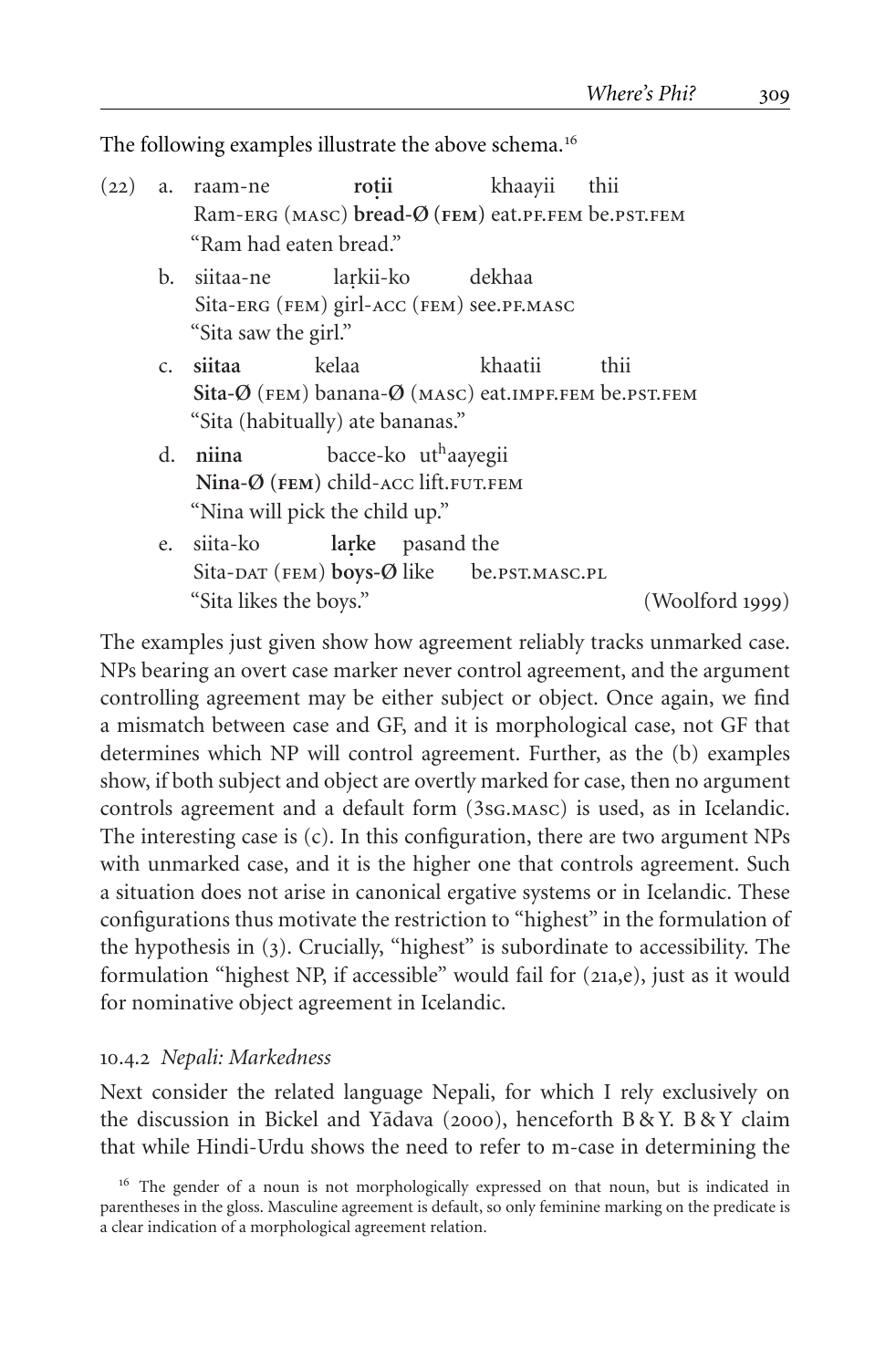controller of agreement, Nepali shows the need to appeal to GF. Specifically, B & Y claim (p. 347):

(23) "Where there are two nominative NPs in a Nepali clause, agreement is with the higher argument, just as in Hindi. Unlike in Hindi, however, there is no agreement with nominative objects. Instead, the verb agrees with the ergative A-argument."

To support this  $B \& Y$  give (24), where agreement is with the first person subject regardless of case.

- (24) a. ma 1sg.nom dem.obl store-loc newspaper.nom buy-npst-1sg yas pasal-mā patrikā kin-ch-u "I buy the newspaper in this store."
	- b. maile 1sg.erg dem.obl store-loc newspaper.nom buy-pst1sg yas pasal-mā patrikā kin-ē  $(*kin-yo)$ buy.pst3sg.masc "I bought the newspaper in this store."  $(B & Y: 348)$

Note, though, that this pair alone does not suffice to argue for a (uniquely) GFbased definition of accessibility, even in Nepali. Consider the consequences of positing a parametric difference in m-case accessibility between the two languages, as in  $(25)$ .

(25) Unmarked Case > Dependent Case > Lexical/Oblique Case

Type 1 (Hindi)

Type 2 (Nepali)

By hypothesis, Nepali would differ from Hindi-Urdu in including dependent case (ergative) among the accessible cases. Under (13), this entails (correctly) that the unmarked case must also be accessible. Moreover (3) yields exactly the pattern described in  $(23)$  and  $(24)$ —the highest accessible argument in  $(24a)$ is the subject, as in Hindi-Urdu, but unlike Hindi-Urdu, the highest accessible NP in (24b) is also the subject, even though it bears ergative case. This proposal captures the data in  $(24)$ , yet contrary to the quote in  $(23)$ , the proposal here predicts that nominative objects in Nepali should in fact control agreement, but only when the subject bears an inaccessible case. According to the data presented in B & Y, this is in fact the case. Although they claim that nominative objects do not agree, they give the example in (26) to illustrate the fact that, like in Hindi, dative subjects do not agree. In exactly this environment, as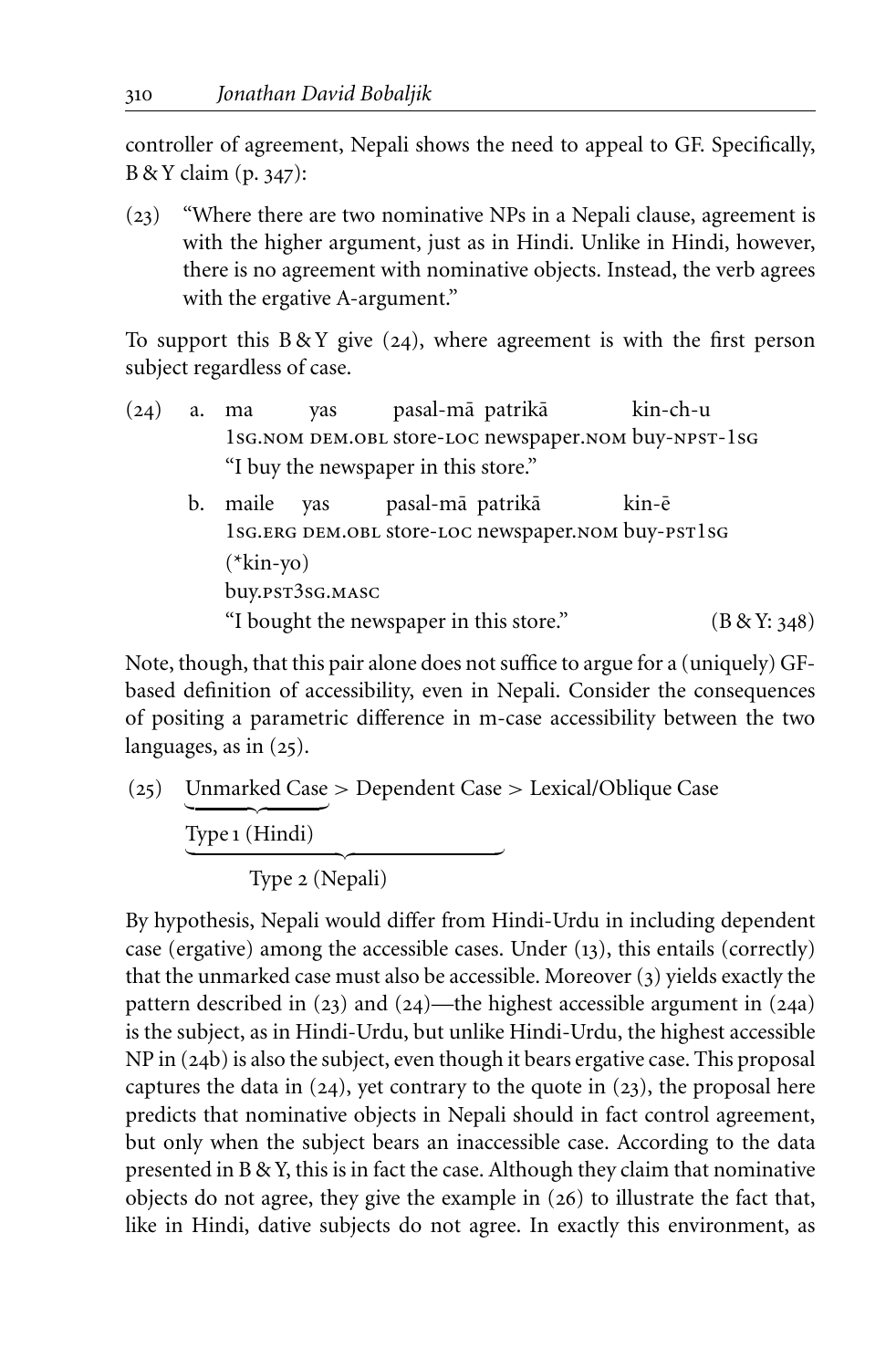predicted, the highest accessible NP is the nominative object, and, indeed, it agrees, just as in Hindi (21e).

 $(26)$  mala $\overline{a}$ 1sg.dat 2MASC.HON.NOM liking occur-NPST-2MASC.HON timī man par-ch-au (\*par-ch-u) occur-npst-1sg "I like you."  $(B & Y: 348)$ 

On the (not uncontroversial) assumption that the dative subjects are subjects, the Nepali facts are thus consistent with the proposals advanced above, and in particular with the claim that all languages respect the m-case hierarchy in determining accessibility of NPs for agreement. GF is never directly referenced, and apparent subject-orientation cutting across case distinctions arises only to the extent that highest accessible in (3) converges with subjecthood. Note importantly that the calculation of "highest" is always subsidiary to accessibility, and thus apparent subject-orientation is still limited by accessibility: in Nepali, unmarked and dependent case subjects are accessible, but oblique subjects are not.<sup>17</sup>

The Nepali data brings out another way in which the proposal here differs from conceivable alternatives. Specifically, the proposal here is that the markedness hierarchy in (13) defines legitimate groupings of m-cases into accessible and inaccessible (in no language can dependent cases be accessible and unmarked case inaccessible). The hierarchy plays no further role, and, in particular, no role in the competition among accessible NPs in a given sentence. Thus in Nepali (24b) it is the highest of the accessible NPs (the ergative) that controls agreement, even though there is a sense in which the object is less marked. The view here thus contrasts with proposals in OT frameworks, where the markedness hierarchy would be directly encoded in the constraints that determine agreement controller in any given sentence. While the right ranking could be found for Nepali, the OT-like system would lead one to expect languages in which it is the "least marked" NP that controls agreement. This would play out as a language in which dependent cases only control agreement when there is no available unmarked NP in the clause. I am aware of no agreement system that conforms to this expectation, and thus retain the view advocated in this chapter.<sup>18</sup>

<sup>18</sup> My thanks to Paul Smolensky for raising this question.

<sup>&</sup>lt;sup>17</sup> Other languages have been analyzed as requiring reference to GF as well as case, especially within the RG literature. Most of these are from languages showing complex agreement—agreement with more than one argument on a single verb. I have declared such systems to be beyond the scope of the current discussion, but the hypothesis here will fail if an account in terms of m-case plus hierarchical structure is not forthcoming. I believe this to be feasible, but cannot address the matter here.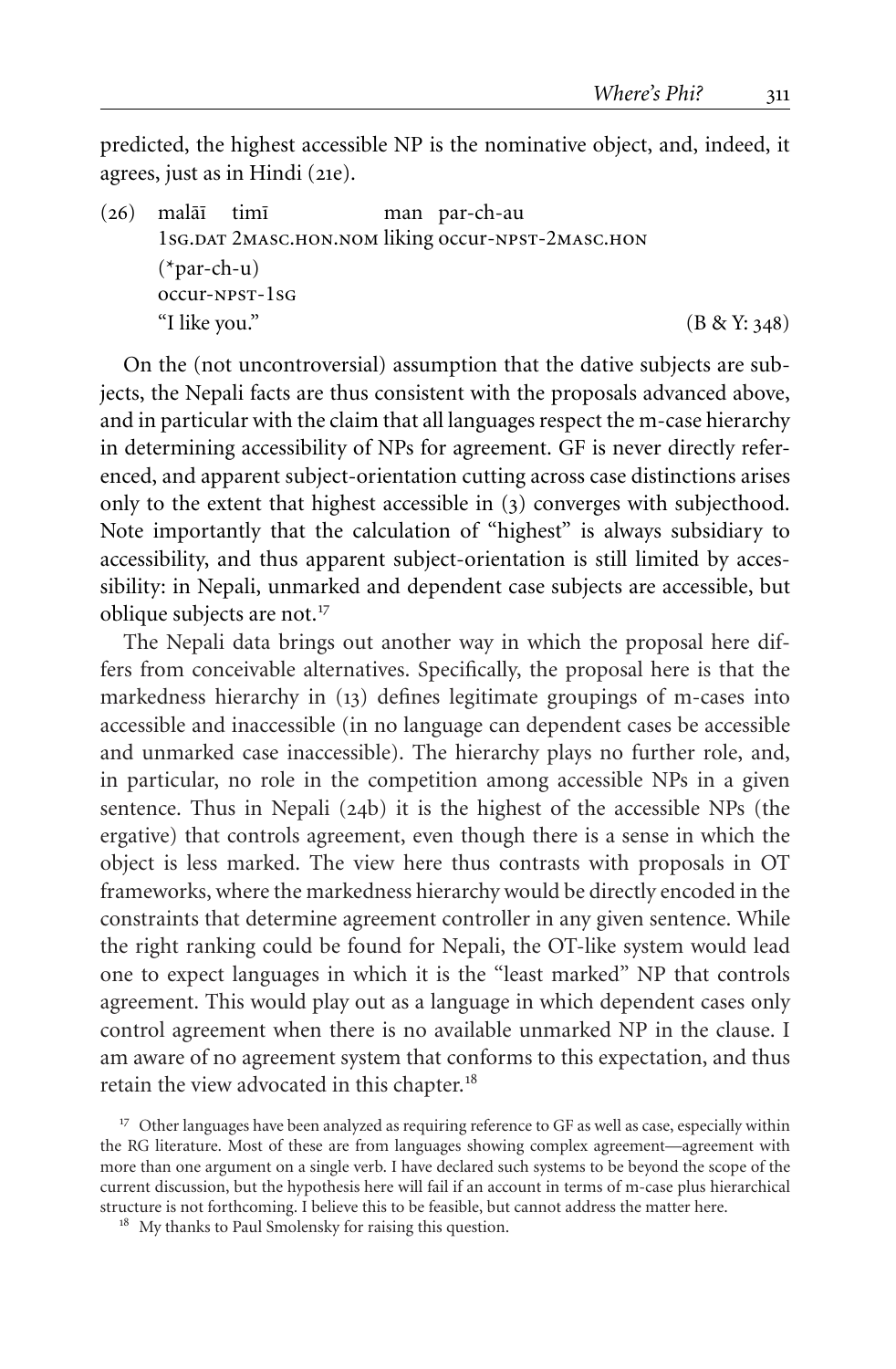### 10.4.3 *Ergative splits: A typological gap*

The discussion of Hindi-Urdu in Section 10.4.1 examined the case and agreement facts in one language that shows a split-ergative system. As mentioned in note 13, there is another type of split that is crosslinguistically well-documented and is directly relevant to the present proposals. In some languages, the case and agreement systems within a single language follow different alignments. Intriguingly, this happens in only one direction. There are languages in which the case system is ergative, but the agreement system can be called nominative–accusative (Warlpiri and Chukchi are examples of this type). The converse (ergative agreement with nominative–accusative case) is generally held to be unattested (Dixon 1994, though see Patel 2006 for an apparent counterexample). This typological gap receives a principled explanation within the framework advanced here, although considerations of space permit only the briefest sketch.

In the preceding section, the difference between Hindi-Urdu and Nepali was explained by ranking the languages at different points on the m-case accessibility hierarchy, as in (25). As it happens, in the normal case this distinction will only manifest itself empirically in languages with an ergative case system. Here's why.

The main hypothesis of this chapter is that agreement is always dependent upon accessibility, defined in terms of m-case. When only one case type is accessible, agreement will visibly track the morphological case system (in as far as zero exponents do not obscure this). Nominative–accusative systems will have a nominative-based agreement system, while ergative systems will have an absolutive-based agreement system. These are simply two names for the same thing, namely, unmarked case. However, consider now Type 2 languages in (25), those in which dependent case is also accessible. In a nominative– accusative case array, nothing changes. The nominative subject will always be the highest accessible NP, whether or not the accusative is (in principle) accessible. So a nominative–accusative case array will always yield a nominative– accusative (=subject–object) agreement alignment. But in ergative–absolutive case arrays, the difference between Type 1 and Type 2 means a difference precisely in whether the transitive subject is accessible for agreement. In a Type 2 language like Nepali, the highest accessible NP will be the subject of transitive and intransitive clauses alike, despite the fact that this cross-cuts the ergative–absolutive case system. This characterizes exactly the attested split: an ergative–absolutive case array but a nominative–accusative (really, subject– object) agreement alignment. Given the proposals in this chapter, there is simply no way to derive the unattested split. This is summarized in  $(27)^{19}$ 

<sup>&</sup>lt;sup>19</sup> Legate (2005a), responding to an earlier draft of this chapter, is thus in error when she claims that the system presented here cannot cover the attested case-agreement splits. In fact, as just demonstrated,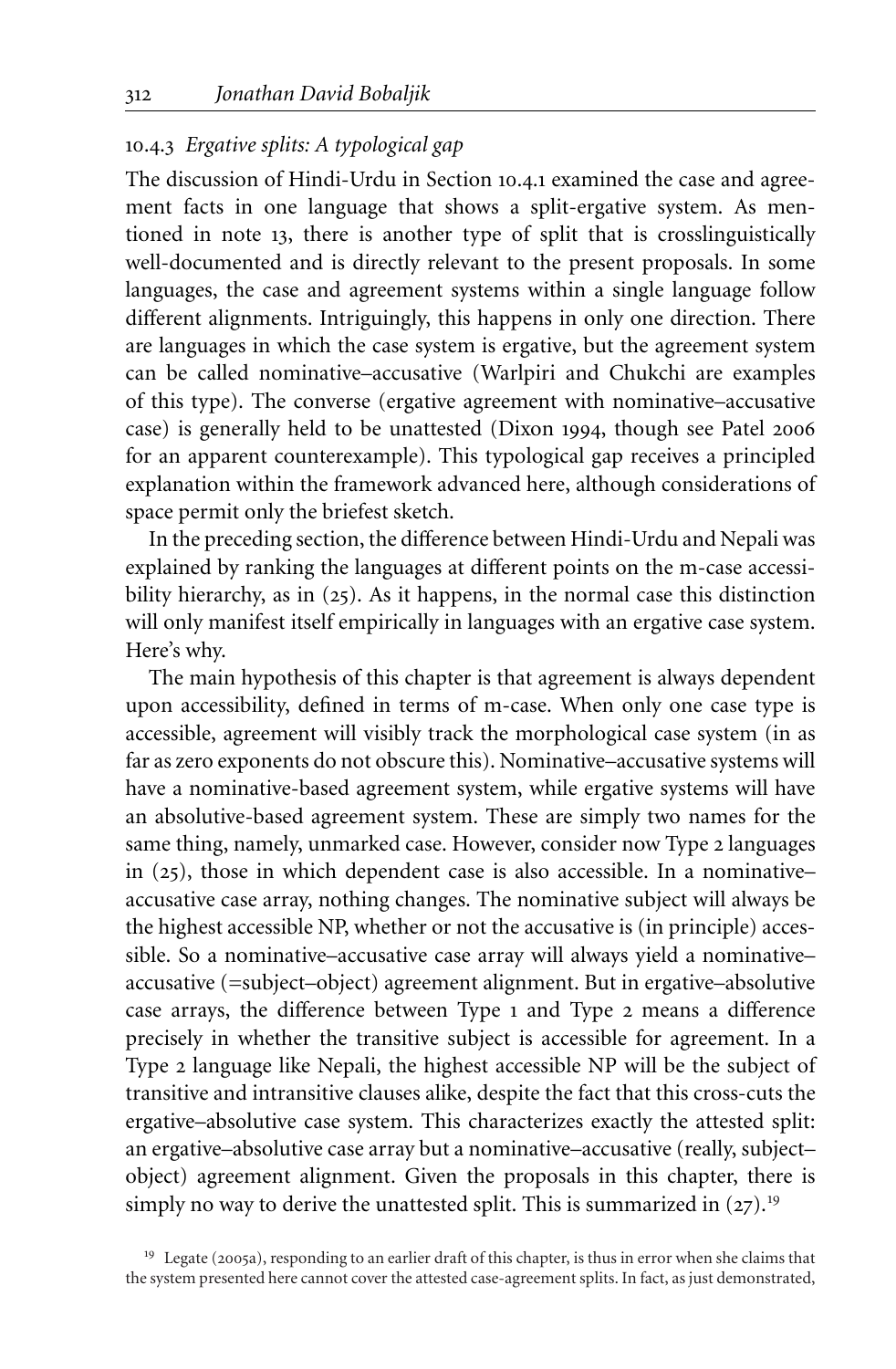#### (27) Predicted Agreement Alignments

|                                              | Accessible case(s)                                |                                              |  |  |
|----------------------------------------------|---------------------------------------------------|----------------------------------------------|--|--|
| Case Alignment                               | Unmarked                                          | Unmarked<br>and Dependent                    |  |  |
| Ergative-absolutive<br>Nominative-accusative | absolutive (vs. ergative)<br>subject (vs. object) | subject (vs. object)<br>subject (vs. object) |  |  |

#### 10.4.4 *Summary*

In this section, I have presented evidence that accessibility alone does not always yield a unique NP for the controller of agreement. In such cases, as recognized in the prior literature, structural prominence (a form of relativized locality) determines the controller of agreement. On the perspective advanced here, this is the only role for relativized locality (intervention). This view correctly accounts for the phenomena discussed above including the exclusion of a known typological gap.

# **10.5 Close enough: agreement without checking**

At this point, I turn to a discussion of Long-Distance Agreement (LDA) constructions, in which the matrix verb agrees with an NP in an embedded clause. LDA constructions have been identified in a variety of languages; I illustrate here with data from Tsez (Daghestanian), one of the most carefully documented of such configurations.<sup>20</sup> Specifically, these constructions show that the choice of agreement controller is determined by morphological accessibility and locality but not by any other designated syntactic relationship. An NP that bears no syntactic relation to a verb nevertheless may control agreement on that verb, by dint of simply being the highest accessible NP

the attested patterns, and only the attested patterns, are statable within the system. However, Legate does note a language type which the proposals here do not account for, namely, a language in which the only NPs that trigger agreement are subjects bearing unmarked case, i.e., a language in which marked subjects and unmarked objects (in the presence of a marked subject) fail to agree. Such a pattern could be exemplified by a language with an ergative–absolutive case alignment but in which only intransitive subjects govern agreement, while object absolutives do not. Legate suggests that Nieuean is such a language. I suspect that this is more properly analyzed as a case of verbal number (see note 10), which is independently attested in Austronesian languages, thus I maintain (pending further investigation) that such languages are indeed unattested.

<sup>20</sup> The Tsez data and analysis reported here are taken from Polinsky and Potsdam (2001), henceforth P & P. Other languages with constructions similar to Tsez in relevant respects include Passamaquoddy (Bruening 2001) and Innu-aimûn (Branigan and MacKenzie 2002). See Polinsky (2003) for a survey of LDA.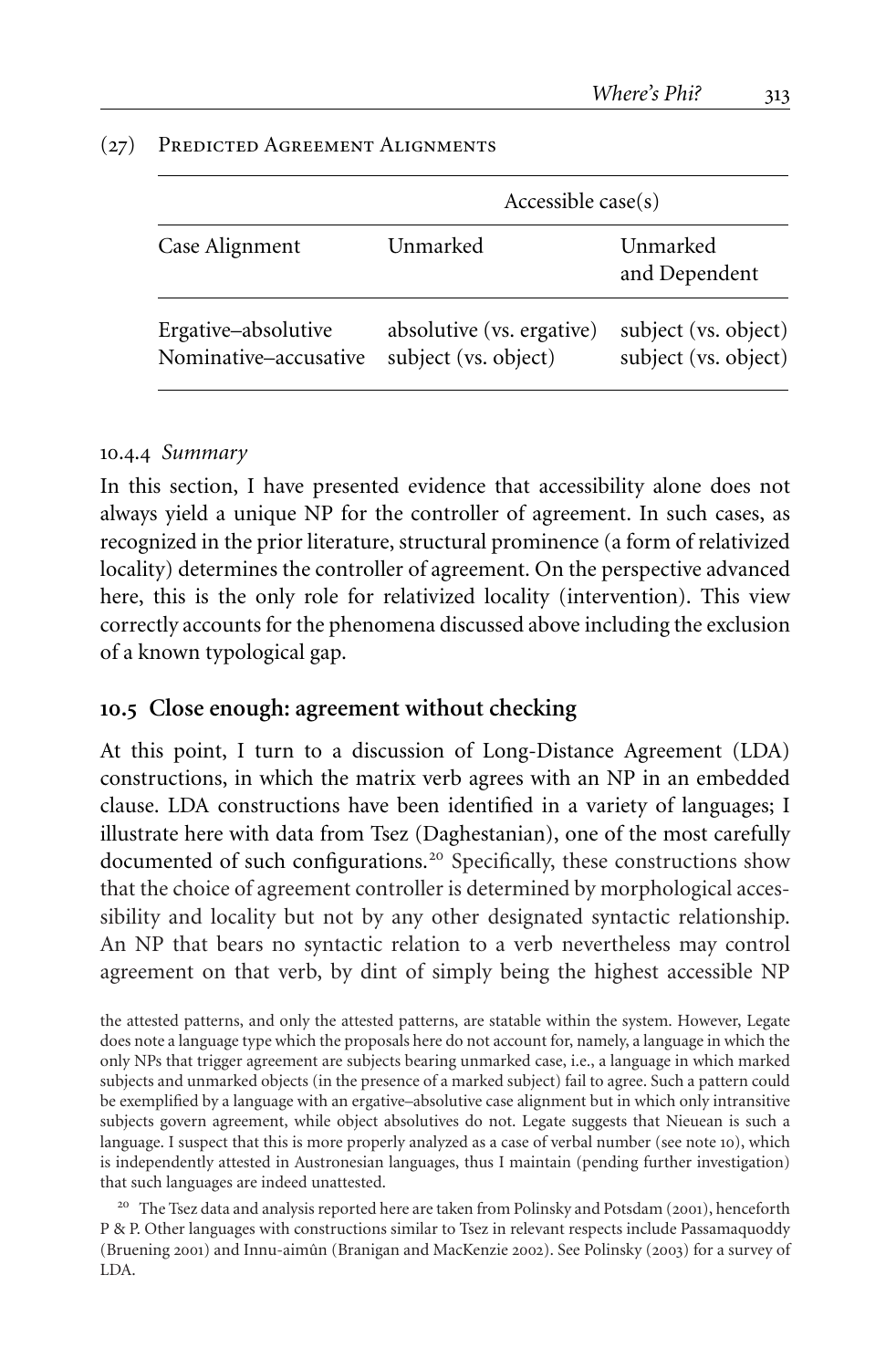in the verb's domain (as in (3)). Such configurations challenge theories in which agreement is more closely wedded to the narrow syntax, whether tied to feature-checking relations (e.g., "abstract case", as in GB/MP) or to argument structure/subcategorization (as in GPSG, LFG, and HPSG, see Bresnan and Mchombo 1987, Pollard and Sag 1994, Kathol 1999). While the main point of the discussion of LDA here is this "close enough" effect, the discussion of Tsez will also illustrate the role of domains, that is, the absolute locality condition in (3) (see also Bobaljik and Wurmbrand 2005).

#### 10.5.1 *LDA in Tsez*

Tsez is a single-agreement language with an ergative case system. Hence, only absolutive (i.e., unmarked) NPs are accessible for agreement—in simple clauses the intransitive subject or the object of a transitive verb, as expected. However, under a certain constellation of conditions, an absolutive NP in a finite embedded clause may control agreement on the matrix verb. Example (28) illustrates. The object of the matrix transitive predicate "know" is the entire embedded clause. The matrix verb may agree with this clausal object, signalled by the class IV agreement prefix, *r*-. Alternatively, the verb may show the class III agreement prefix, displaying LDA with the class III absolutive NP in the embedded clause.

(28) enir mother boy bread.abs (III) III-ate [ uža¯ magalu b-āc'ruɬi ] r-/b-iyxo IV-/III-know "The mother knows  $[(that)$  the boy ate the bread]." (P & P, 584)

Whatever matrix agreement is chosen, the embedded clause is finite, and the embedded absolutive governs agreement in its own clause. There is thus no reason to suspect that LDA is driven by the needs of the embedded absolutive. Indeed, P & P argue extensively that the agreeing element in the embedded clause remains in the embedded clause at every level of representation, including LF. Although Tsez does provide evidence for covert movement (QR), P & P show that both overt and covert movement are strictly clause-bounded in Tsez. P & P are also careful to establish that the LDA version of (28) does indeed exhibit agreement across a clause boundary. That is, they give arguments against a prolepsis or "proxy agreement" analysis, under which the actual trigger of matrix agreement is a (phonetically null) NP (the proxy) in the matrix clause, coreferent with the relevant NP in the embedded clause. A rough paraphrase of what a proxy analysis might look like is given in (29).

(29) I know about/of it/the bread*<sup>i</sup>* [(only) that the boy ate it*i*].

P & P's analysis of LDA in Tsez is sketched in (30a).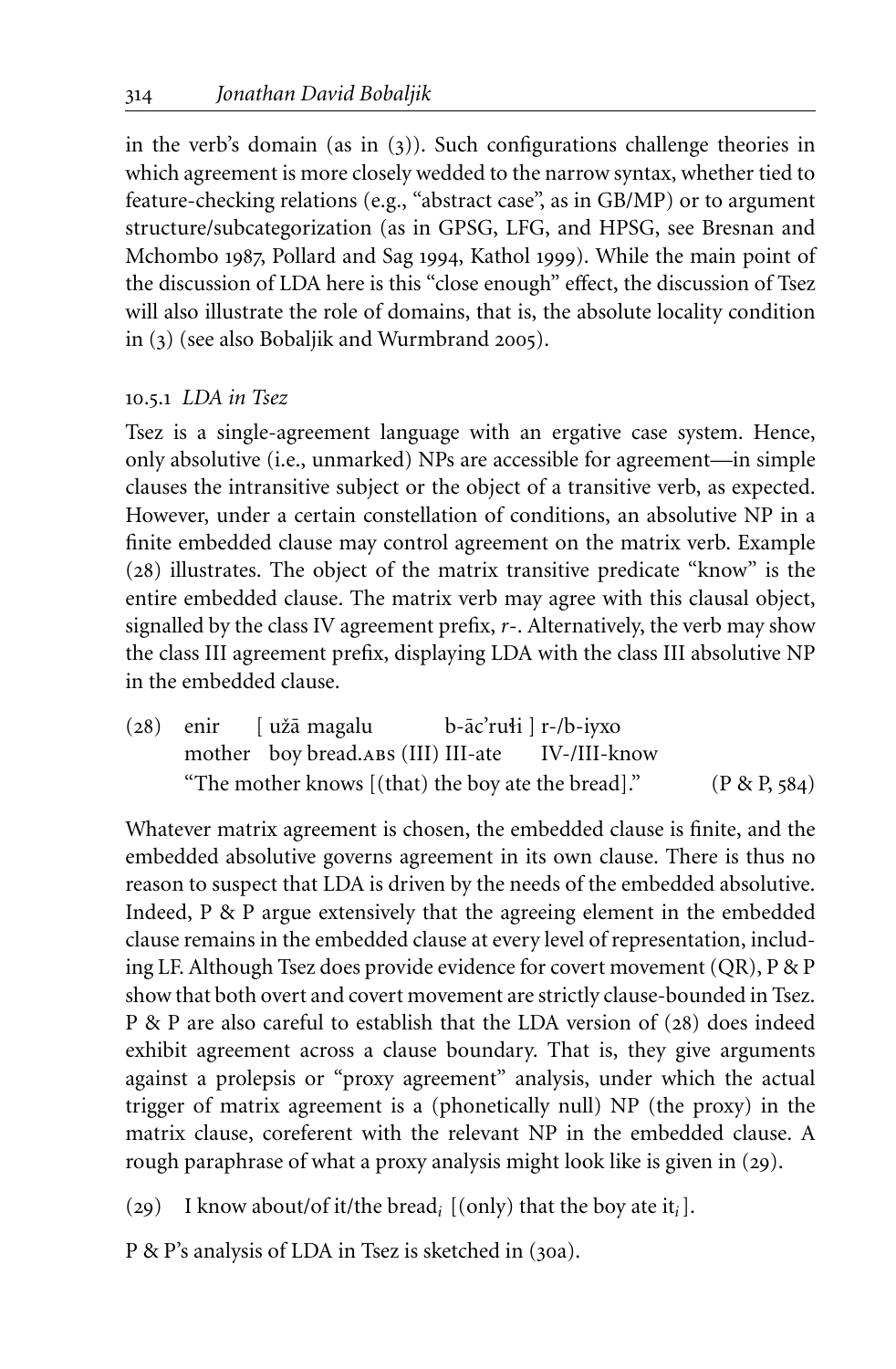(30) a. Agreement with SpecTopP b. Agreement with SpecCP/∗SpecTopP



This analysis has two key components. First, P & P suggest that topics in Tsez may undergo (possibly covert) fronting to a functional projection, TopP, above IP (but below CP, if present).<sup>21</sup> Second,  $P \& P$  propose that agreement is constrained by a locality condition that leaves room for the highest specifier of one domain to be accessible to the next higher domain (compare *Proper Government* in ECM constructions, or analogously, the special exception to the *Phase Impenetrability Condition* for phase *Edges* in Chomsky 2000). Together, these assumptions account for the key properties of the LDA configuration in Tsez, in particular, those in (31).

- (31) a. no absolutive NP in matrix clause
	- b. embedded NP must be the (primary) topic of its clause
	- c. no CP projection (*wh*-words, complementizer)

Condition (31a) is the result of the familiar relativized locality condition (as discussed in Section 10.4). An absolutive NP in the higher clause will be closer to the matrix verb than an embedded NP, blocking LDA. Condition (31c) reflects the domain effect. When there is overt evidence for a CP projection in the embedded clause (either a complementizer or a *wh*-phrase), then the specifier of TopP is no longer the highest projection, and an absolutive topic is inaccessible to LDA, as shown in (30b). At the same time, the domain effect predicts that a *wh*-word in the embedded clause (the specifier of CP) will be itself a potential controller for matrix agreement, if that word satisfies

 $21$  Note that this requires a model in which agreement in the higher clause sees the LF representation of the lower clause. This is true of the model of grammar in (2b), see footnote 1, and of other strongly cyclic models, such as that of Nissenbaum (2000), where covert movement follows overt movement within any one phase (e.g., clause), but all movement (overt and covert) in the lower phase occurs before operations in the higher phase begin.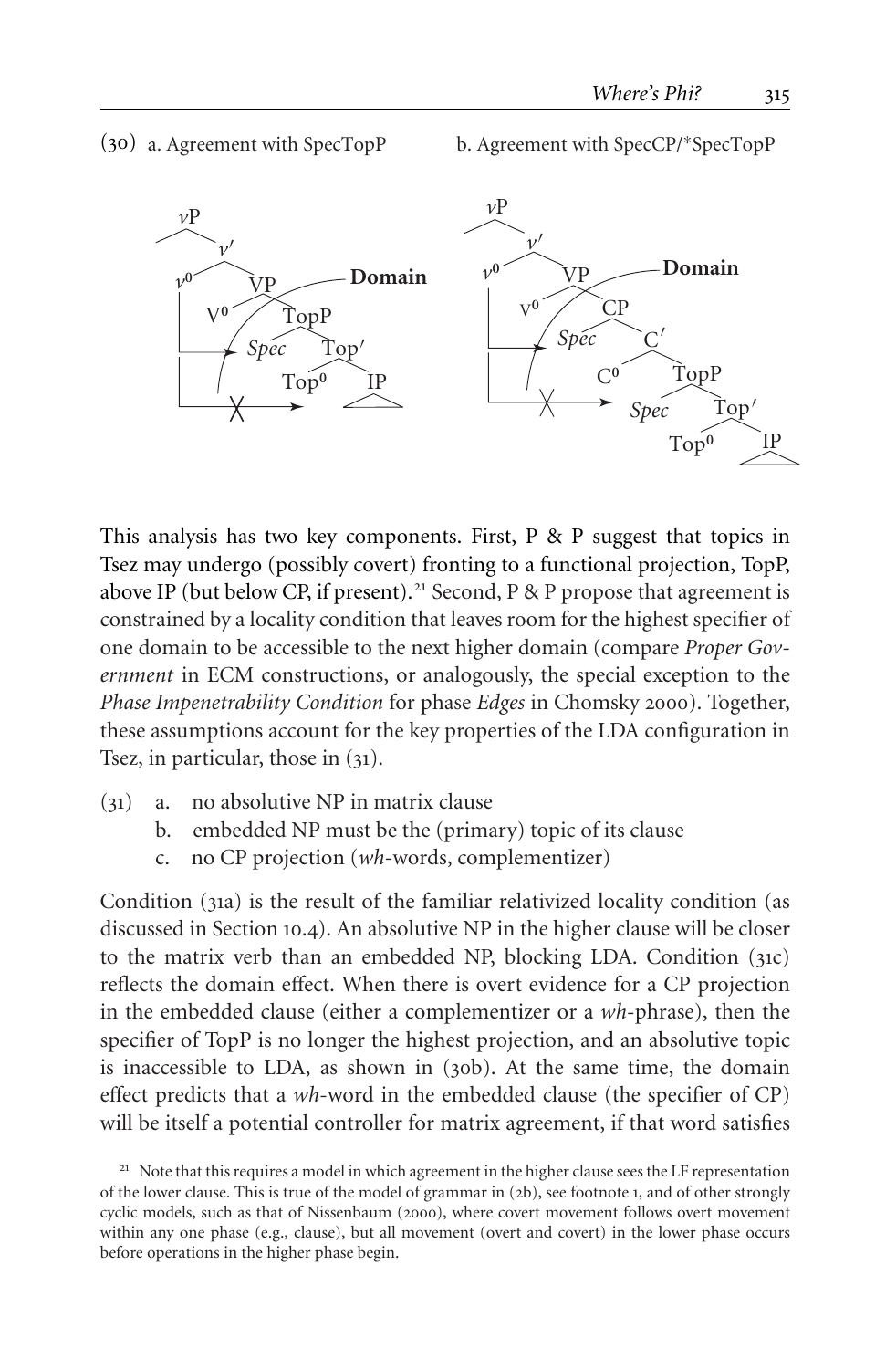other conditions on agreement, including m-case accessibility. The available evidence, though tenuous, bears this out (P & P, 638, n. 20).

Finally, the P & P analysis captures the condition in (31b), reducing the topic restriction to a familiar type of structural locality. Only (primary) topics undergo movement to the specifier of TopP in the embedded clause, hence only topics are ever accessible to LDA (and then, only when morphological accessibility and minimality are respected).<sup>22</sup> Note in particular that topichood is a condition on absolutive NPs that undergo LDA, but is not a general condition on agreement in Tsez. Clausemate agreement is triggered by topic and non-topic NPs alike. This contrast emerges especially clearly with NPs that cannot be interpreted as topics (such as focused/marked NPs, non-referential NPs, and the subjects of thetic sentences). These NPs trigger local (clausemate) agreement but cannot participate in LDA (P & P,  $611ff$ ).<sup>23</sup>

In sum, Tsez quite neatly illustrates the "close enough" effect that is expected once it is recognized that agreement is not the expression of any particular syntactic dependency. There is no argument for any relation between the matrix verb and the NP it agrees with in LDA configurations other than that the NP is accessible (absolutive m-case) and that it is *close enough* to (highest accessible NP in the domain of) the matrix verb.

#### 10.5.2 *Domains for LDA: An aside*

In this chapter, I have assumed two facets of locality, one relativized (highest), the other absolute (domains). This is a familiar distinction from GB,

<sup>22</sup> The restriction to primary topics (P & P, 610) covers cases in which there is more than one topic in the embedded clause. Even if the absolutive NP is topical, it will fail to govern LDA if there is another NP in the clause, such as an overtly fronted or topic-marked expression, that is the primary topic. That primary topic will "use up" the unique specifier of TopP that is accessible to the next higher domain, preventing an absolutive NP, even if topical, from occupying that position (regardless of whether secondary topics remain in situ or move to some lower position—Polinsky 2005). P & P leave as an apparently open problem (p. 639) the fact that an overtly marked nonabsolutive topic will block LDA, even if that topic is lower than the absolutive NP, but leaving this open appears to have been an oversight, as the issue does not arise if an element bearing topic marking is obligatorily the primary topic.

<sup>23</sup> This last fact is relevant for theories that invoke percolation or cyclic agreement to treat the Tsez facts (see Frank 2005 and Legate 2005b). On these approaches, the embedded predicate agrees with the absolutive NP, the features percolate to the maximal projection of the predicate (i.e., the clause), and the matrix predicate then agrees with the embedded clause. LDA does not cross a clause boundary, but involves two local steps of agreement. There is no morphological evidence to support this in Tsez: recall that LDA is restricted to topics, but the embedded predicate agrees with the absolutive NP whether it is a topic or not. Some additional mechanism must be postulated to block the morphologically manifest features from being percolated up when they are from a non-topic. Space limitations prohibit a careful engagement with these alternatives.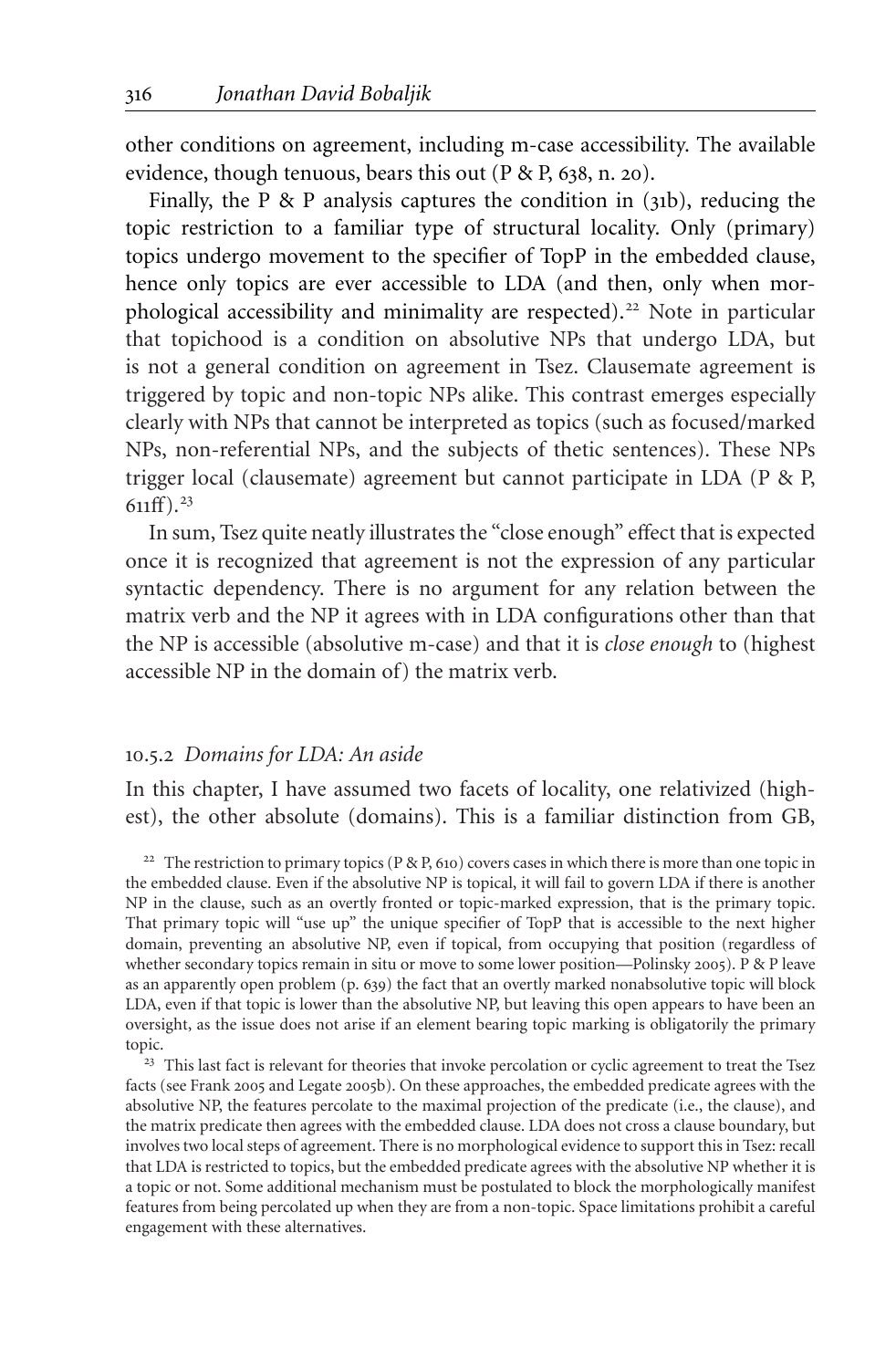carried over into MP (via Phases). Just as in earlier discussions of this disjunctive approach to locality (Chomsky 1986), it is certainly worth asking whether domains might be reduced to a special case of relativized locality (intervention). For example, given that a CP may in fact be an agreement controller, that CP might count as closer/higher (to the matrix verb) than anything contained in it (see van Koppen 2005, Bošković 2006 for proposals along these lines). If all domains (and no other maximal projections) count as interveners, then the domain condition could be reduced to a special case of minimality/intervention, and (3) could be simplified accordingly. However, at the current state of understanding, there are several empirical hurdles that such a direction faces, especially as concerns LDA.

In the first place, the best evidence to date is that (30a) (clausemate, plus the specifier of TopP) represents the maximal distance that agreement between a verb and an NP may span, crosslinguistically. There are no clear cases in the literature of agreement reaching deeper into a finite clause than to the primary topic of that clause, regardless of the overt position of that topic.<sup>24</sup> Various putative examples have been cited to the contrary, in particular from Algonquian languages (including Blackfoot, Cree, and Fox, related to Passamaquoddy and Innu-aimûn mentioned in n. 20) and from the Chukotkan languages Alutor and Chukchi. However, for each of these languages, there is evidence in favor of a proxy agreement analysis (cf. (29)) and for none of the languages has any evidence been presented that the agreement controller is actually in a finite clause.<sup>25</sup>

<sup>24</sup> LDA into non-finite clauses appears to be a case of restructuring or clause-union (Polinsky 2003, Bhatt 2005, Bobaljik and Wurmbrand 2005), in which the infinitival complement and its selecting verb are known to form a single domain for the purposes of many otherwise clause-bounded phenomena. The authors just cited follow Wurmbrand (2001) and prior work in assuming that the infinitival complements of restructuring verbs (i.e., those that allow LDA) are VP complements and not full clauses. This may be relevant to putative "defective intervention" cases in Icelandic, see Section 10.6 below.

<sup>25</sup> See Polinsky (2003) for discussion of Blackfoot, Cree, and Fox. For Alutor, Mel'čuk (1988), the original source of the only example presented, provides a proxy agreement alternative along with an argument for that alternative as against LDA. The Chukchi example that is cited in this regard (most recently in Chomsky 2004, n. 25, and Boškovic´ 2006, originally from Inènlikej and Nedjalkov 1972: 182) is given in (i) (the gloss has been added partly on the basis of Skorik 1977 and Dunn 1999; "- $E$ -" represents an epenthetic vowel, " $3 > 3$ " is a portmanteau agreement morpheme for third person subject and object; the paraphrase translates the Russian original).

 $(1)$  anan he.erg qətvitju sorry/pity/regret łən-ə-rkən-in-et,  $AUX-E-PST-3 > 3-PL$ inqun because ratamnev-nen-at  $lose-3 > 3-PL$ qora-t reindeer-pl "He feels sorry (for them) that he lost (them) the reindeer."

Although Inènlikej and Nedjalkov (1972) mention this as a case of LDA, in which the matrix light verb (used transitively to create predicates of emotion) agrees directly with the embedded plural object, there are at least four reasons to doubt this interpretation and to consider a proxy agreement analysis as suggested by their paraphrase. In addition to the absence of an intervention effect from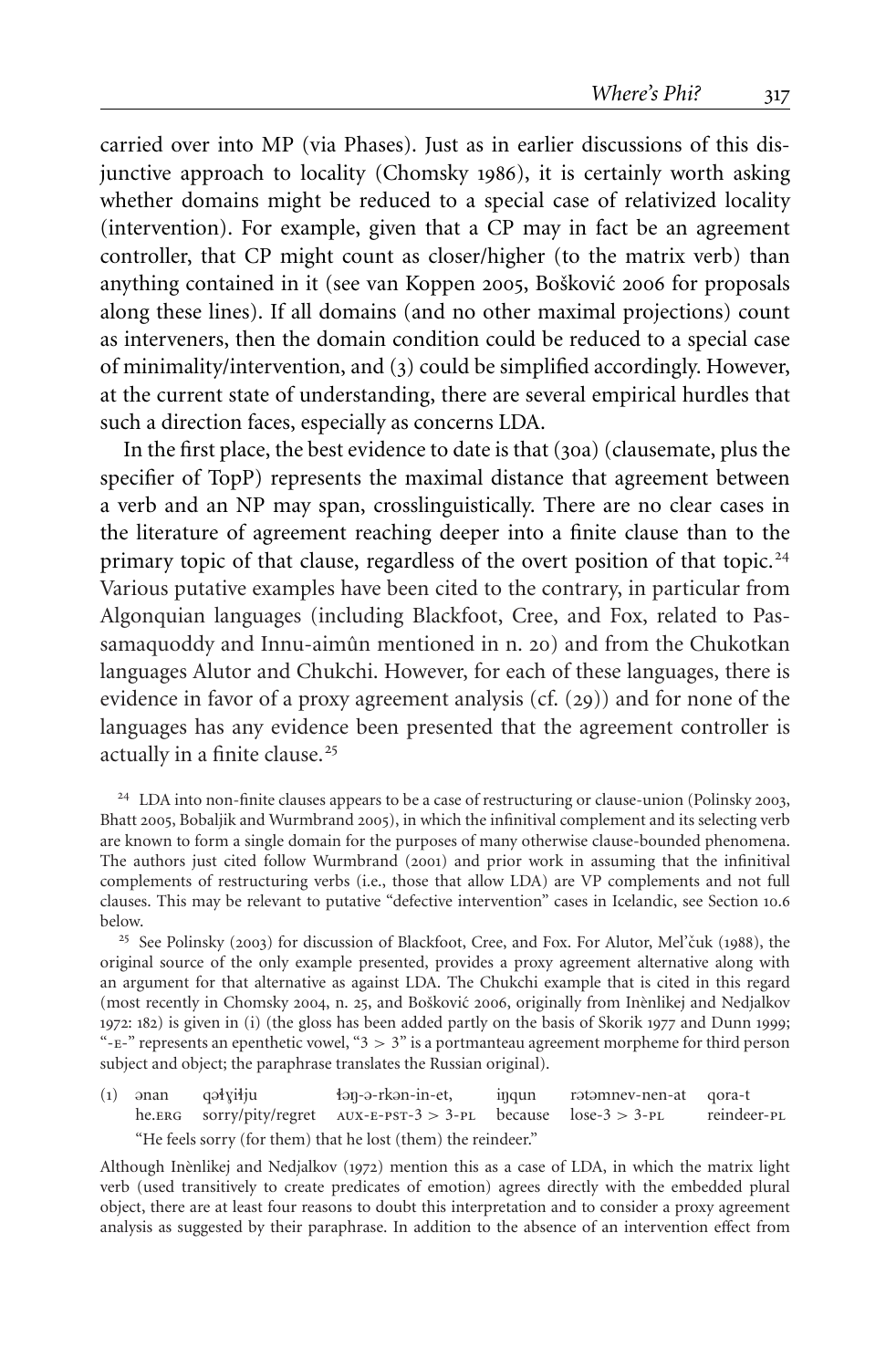In addition, a straightforward minimality/intervention account makes strikingly incorrect predictions for each of the languages mentioned. In all of these languages, subjects are accessible for agreement (and do trigger agreement in their own clauses), yet in each case, putative LDA may "skip over" the subject and agree with some lower expression, such as the direct object.<sup>26</sup> As Polinsky (2003) notes, the absence of intervention effects in apparent LDA configurations is precisely what is expected under a proxy agreement account, but appears to lead to a contradiction on the hypothesis that all locality should be reduced to intervention effects. Thus, although the main conclusion of this chapter would be unaffected if domains reduce to intervention, and (3) arguably simplified, the facts as currently available do not seem to bear out such a reduction (see also Section 10.6).

#### **10.6 Icelandic yet again**

Before closing, I turn to one final point on which the conclusions reached above differ from some current theoretical proposals, specifically, the role of inaccessible NPs in the computation of agreement. While I hold that such NPs are irrelevant to the computation of locality, an alternative view takes these NPs to induce a "defective intervention" effect, apparently as a parametric option. Such an effect is supposed to arise in Icelandic as follows. The dative NP cannot control agreement on the verb, but seems to *intervene* to block agreement with a lower potential controller. This arises in the configuration in (32a) (where left-to-right order reflects c-command). That it is the dative that is blocking agreement is indicated by the curious fact that for some, but not all, types of movement, the trace of the dative no longer intervenes (32b).<sup>27</sup>

the embedded subject (see main text below), these include: the choice of complementizer (normally glossed as "because" or "in order to," rather than declarative "that"; see Skorik 1977); the properties of the transitive light verb construction of emotion (which normally takes a DP object, to judge by the definition in Moll and Inènlikej 1957, see also Dunn 1999); and the word order of the putative embedded clause, which should normally be SOV for a clausal complement (M. Polinsky, p.c.). At the very least, since *q* $\partial f$ *i*<sub>i</sub>*ju*  $\partial g$  *k* does take DP objects, and since adjuncts with *inqun* "because" are possible, under the available descriptions of Chukchi the proxy configuration is expected to be a legitimate parse of this sentence. Additional evidence would have to be brought to bear to motivate an analysis that treats (i) as ambiguous, with LDA as a second reading. My thanks to Masha Polinsky for sharing her expertise on Chukchi.

<sup>26</sup> In fact, the putative controller of matrix agreement on a domain-free LDA account can, paradoxically, be an NP that is not eligible to control normal agreement, such as an NP in adjunct position. Polinsky (2003) identifies such examples from Blackfoot and Fox. Of course, on a proxy agreement account, these NPs are related to the (null) controller of agreement via an anaphoric relation, and thus these examples pose no problem.

<sup>27</sup> The situation is more complex in a variety of ways. Among other restrictions (see Holmberg and Hróarsdóttir 2003), nominative objects cannot be first or second person. Following Taraldsen (1995), this is sometimes also described as an intervention effect, incompatible with the theory developed here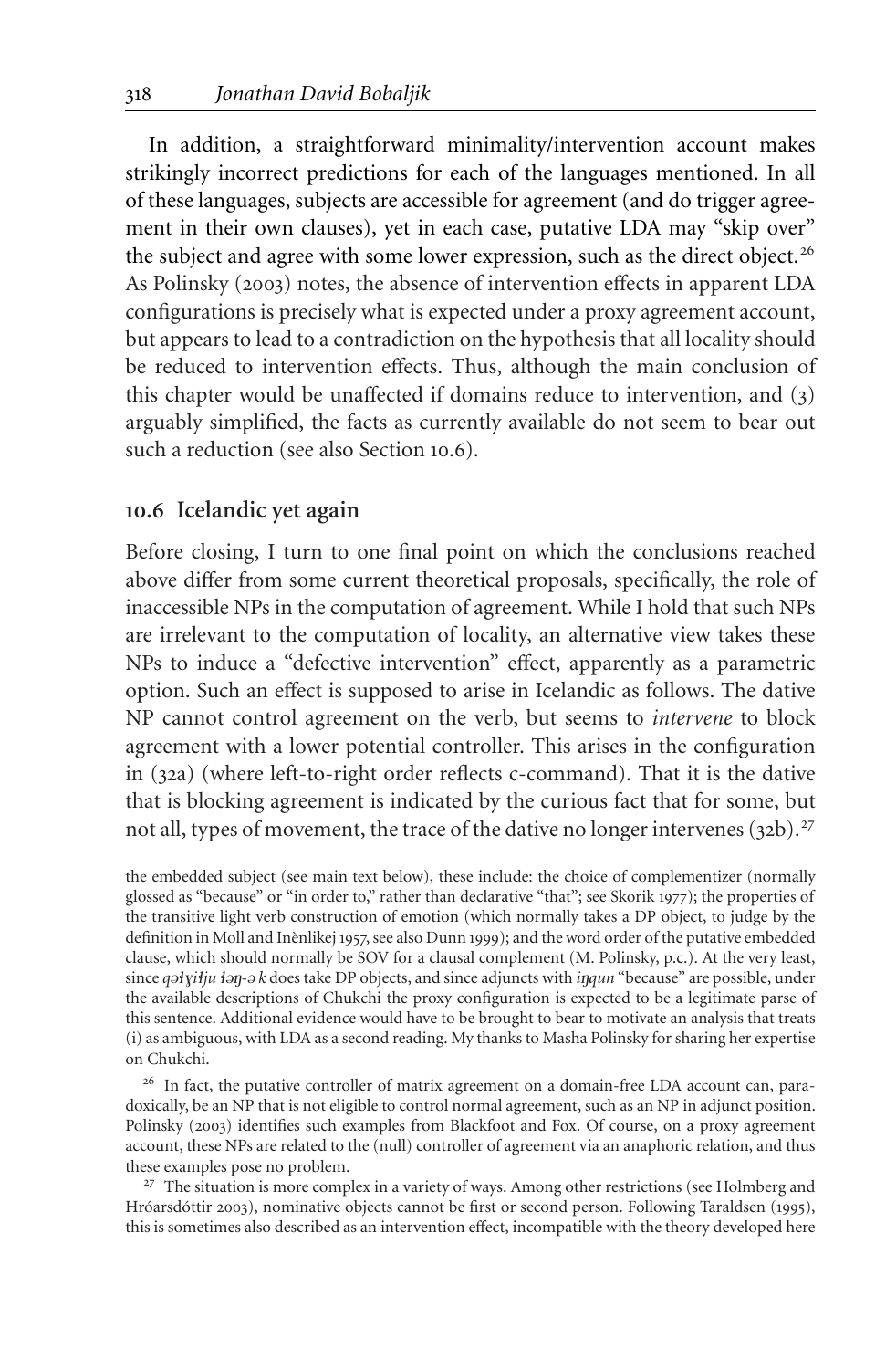(32) a. V/AUX ... DAT ... NOM  $\Rightarrow$  constrains agreement with NOM b. DAT V/AUX  $\dots$  t<sub>DAT</sub>  $\dots$  NOM  $\Rightarrow$  Agreement OK

The data originally discovered to show such an effect (Watanabe 1993: 417ff., extended in Schütze 1997: 107ff.) involve embedded quirky dative subjects, as  $in (33)$ .

- (33) a. Mér Me.<sub>DAT</sub> ?\*virðast / virðist [ Jóni seemed.pl/sG Jon.par be believed.pl like vera taldir *t* líka hestarnir. horses.nom ] "I perceive Jon to be believed to like horses."
	- b. Jóni Jon.dat seemed.pl/sg virðast / ?\*virðist [ *t* vera taldir be believed. PL like horses.nom *t* líka hestarnir ] "Jon seems to be believed to like horses." (Schütze 1997:  $108-9$ )<sup>28</sup>

In (33a), the matrix predicate has a dative experiencer subject. The lower predicate also has a dative experiencer subject; the configuration in (32a) obtains and agreement between the matrix verb and the embedded nominative is blocked. In (33b), the matrix predicate does not take an experiencer. In this configuration, the embedded subject (quirky or not) may move to the matrix clause. (It can be shown that the embedded subject undergoes raising, although this particular example does not exclude the possibility of long-distance V2 topicalization, a recurring confound in the available data.) In contrast to (33a), agreement in (33b) between the matrix verb and the embedded nominative is permitted, across the trace of the dative, arguably instantiating the configuration in (32b).

This effect provides two related challenges for the view of agreement I am espousing here. First, the nominative NP in (33b) must be in the domain of the

(see Anagnostopoulou 2003, Béjar 2003, and Boeckx 2000). On this approach, the verb first attempts to agree with the dative NP but agreement fails. There is then a second attempt to agree which is by hypothesis restricted only to third person NPs, which lack a person feature. To account for the facts, this requires the additional stipulation that first and second person nominatives must agree: despite confusing wording in some accounts, "partial agreement" (i.e., agreement in number, but not person) is not an option. Note, though, that the restriction on nominative objects to third person holds also in infinitives (as in (i), see also Boeckx 2003) where there is no agreement, suggesting that the restriction is not tied to morphological agreement.

(1) Við we.nom hope.pl for to bore.inf she.nom / you.pl.nom not vonumst til [ að leiðast hún /\* þið ekki ] "We hope not to be bored with her/\*you." (H. Thráinsson, p.c.)

 $28$  Schütze attributes these judgments to H. Thráinsson, but notes that some speakers allow a singular matrix verb in the (b) example.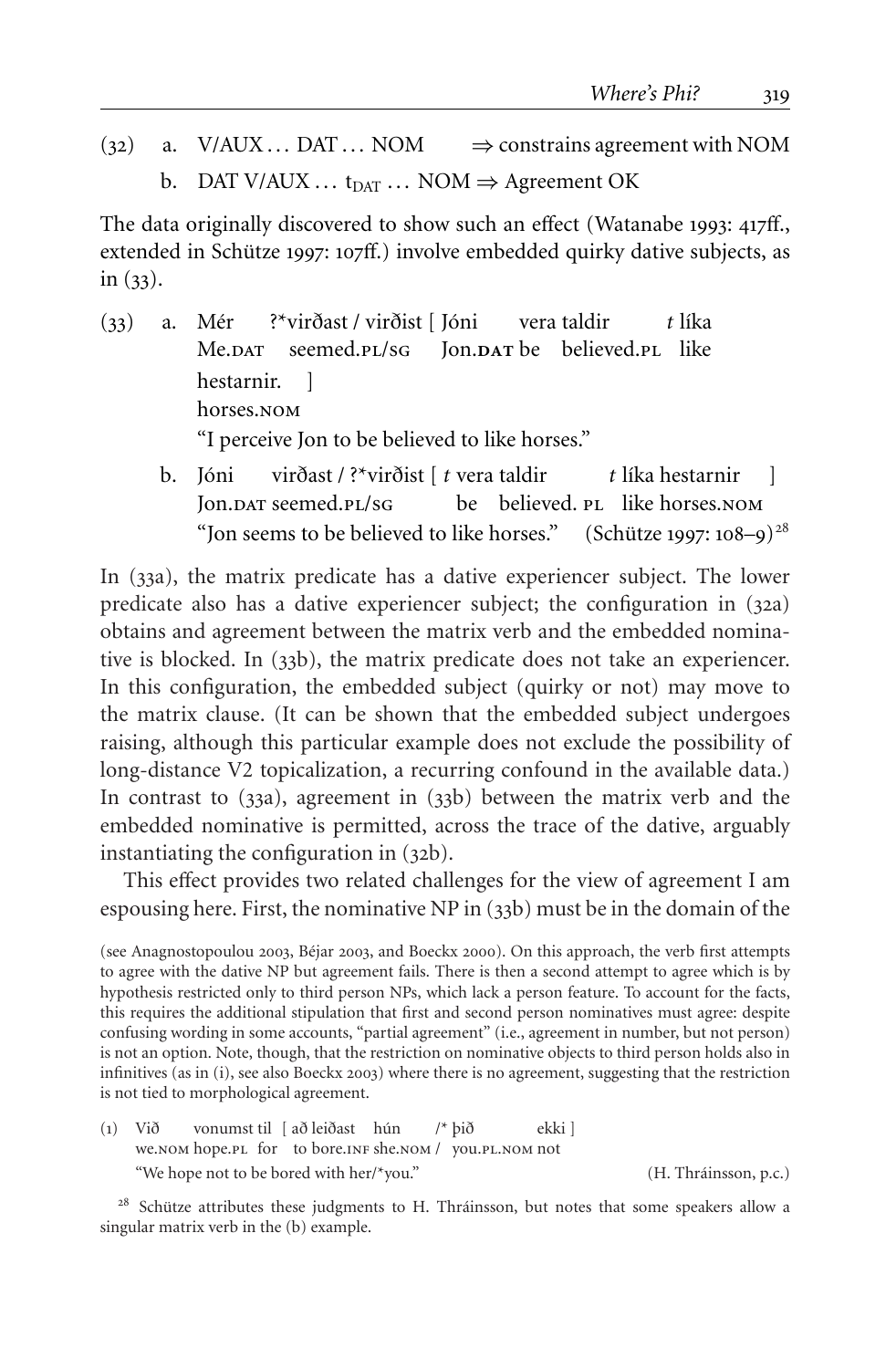matrix T/V, since agreement is acceptable. Second, taking the pair together, it appears that the failure of agreement in (33a) should thus be attributed to the position of the dative. Yet such a characterization of the effect is not readily compatible with (3). By (3), a given NP should be accessible or inaccessible, depending on its m-case, and, if inaccessible, should be invisible. There are at least two alternatives that one might entertain within the general framework I have suggested, neither of which needs to resort to defective intervention as a constraint on agreement.

The more promising alternative, it seems to me, is to assume that it is not the embedded quirky dative, itself, that is the intervener in (33a), but rather that the position of the dative is indicative of the presence of a domain boundary in that example that is not present in (33b). Nomura (2005) presents an analysis of the facts in (33) in part along these lines, extending proposals from Wurmbrand (2001) for restructuring (see also Koopman 2005). Wurmbrand provides substantial evidence that infinitive complements in German and other languages may contain more or less hidden (functional) structure, in a manner that captures the restructuring/non-restructuring (coherent/incoherent) divide. Importantly, one and the same verb may take either a restructuring (less structure) or non-restructuring (more structure) complement, in the absence of any particular morphological signal of that distinction. However, as shown in Bobaljik and Wurmbrand (2005) and Polinsky (2003), only restructuring infinitives are transparent for domain-based processes such as agreement. If it can be maintained that *seem* without an experiencer is a restructuring predicate, while *seem* with an experiencer is a non-restructuring predicate, then a domain-based account of (33) would be relatively straightforward, with no appeal to argument intervention.

Support for a domain-based characterization of the facts comes from the observation that there is a strict division between monoclausal and biclausal constructions as regards the distribution of putative intervention effects. Contrary to the view that has gained currency in narrowly Minimalist proposals (such as Boeckx 2003),  $^{29}$  there is no evidence that defective intervention effects are a general reflection of the configuration in (32). Rather, such effects arise only in biclausal constructions. Agreement with the nominative object in monoclausal environments that reflect (32a) is always possible, and generally obligatory (as noted independently by Koopman 2005). Relevant examples from the standard literature were given in (4b,d); additional examples are given in  $(34)$ .

<sup>&</sup>lt;sup>29</sup> "[F]inite verb agreement with the nominative object is excluded if a Quirky element is within the c-command domain of the verb at Spell-Out ('surface structure')." (Boeckx 2003: 1).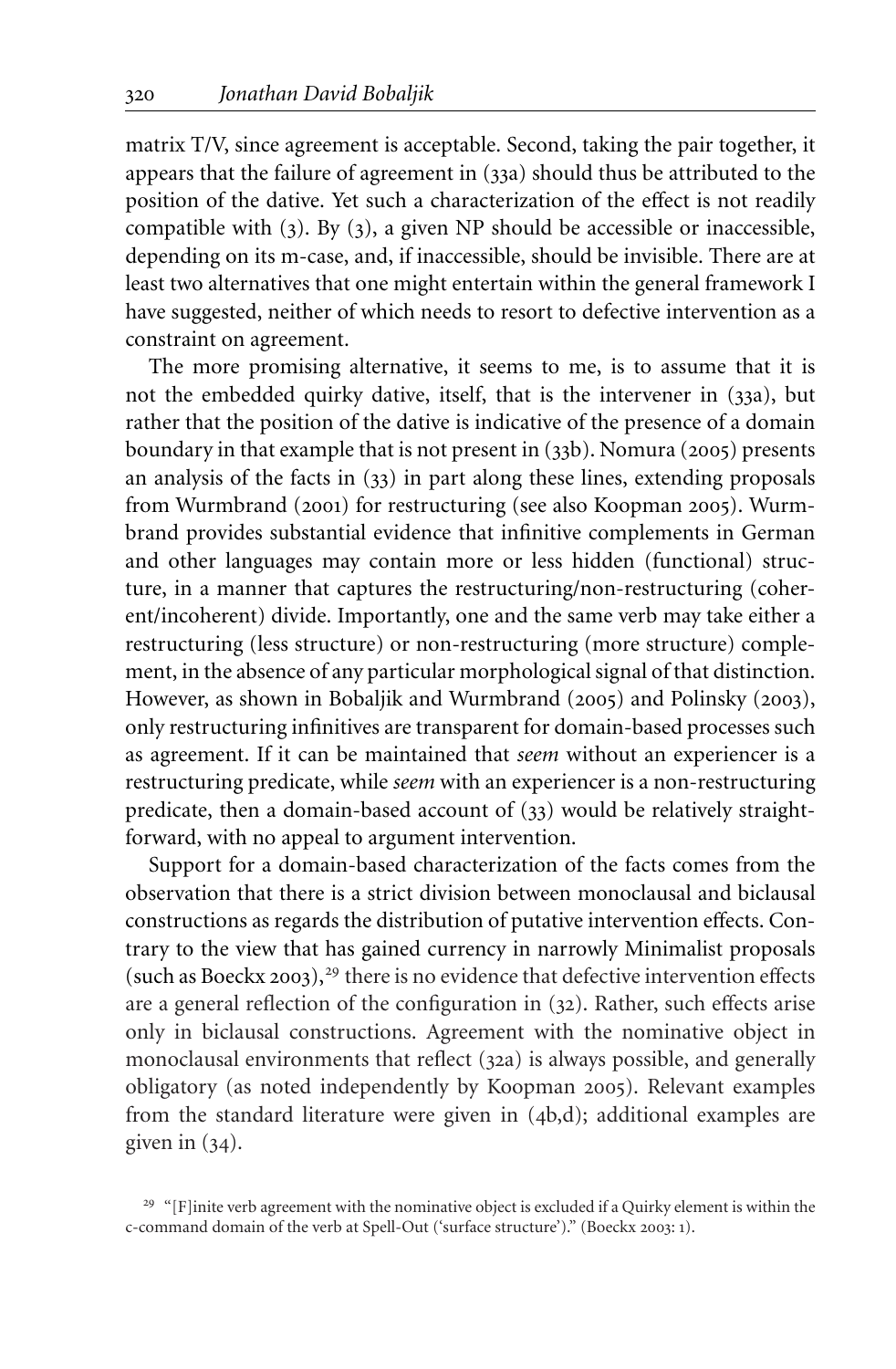|  | $(34)$ a. Það voru konungi gefnar ambáttir í vettur                 |
|--|---------------------------------------------------------------------|
|  | EXPL were. PL king. DAT given slaves. NOM in winter                 |
|  | "There was a king given maidservants this winter." $(ZMT, 112-113)$ |

b. Það voru einhverjum gefnir þessir sokkar EXPL were.PL someone.DAT given.PL these socks.NOM "Someone was given these socks." (JGJ, 153)

The effects in (33) arise only when the verb and the nominative are in different clauses. Even recognizing variation reported in the literature, apparent defective intervention does not arise in monoclausal configurations. This alone should suggest a domain-based, rather than an intervention-based, account of the facts.<sup>30</sup>

While I now suspect that the domain-based (restructuring) alternative is the most promising account of the apparent intervention effect, there is one tantalizing piece of evidence suggestive of a (covert) movement-based alternative, relating the effect in (33) to a known constraint on overt Amovement in Icelandic, and, again, with no appeal to defective intervention as a constraint on agreement. Such an account begins with the observation that overt A-movement is order preserving (see Sells 1998, Williams 2000, Anagnostopoulou 2003, Fox and Pesetsky 2005). This can be illustrated with

<sup>30</sup> Holmberg and Hróarsdóttir (2003) and, following them, Hiraiwa (2005) and Nomura (2005), present a more nuanced view than does Boeckx, as just cited. For Holmberg and Hróarsdóttir, the key relation is between  $T^0$  and the nominative (see also Chomsky 2004). For (4) and (34), they might assume that the dative occupies the specifier of TP, with the surface word order the result of V2 movement of the verb to  $C^0$ . Under this view,  $T^0$  (or its trace) follows the dative in examples like (4) and (34) and thus, despite the surface word order, the dative does not intervene between  $T^0$  and the nominative. This perspective fails to discriminate between the acceptable (4) and (34) on the one hand, and the key examples of intervention that Holmberg and Hróarsdóttir give, in (i)–(ii), on the other. To the extent that raising of the dative to the specifier of TP is allowed for the dative subjects in (4) and (34), the same raising to the specifier of TP must be recognized for the dative subject in (i). Hence, on their account, the contrast between monoclausal and biclausal constructions is simply not expected.

- (i) Það \*virðast / virðist einhverjum manni [ hestarnir expl seem.pl/sg some man.DAT the horses.nom be slow vera seinir ] "A man finds the horses slow."
- (ii) Manninum virðast/virðist *t* [ hestarnir the man.DAT seem.PL/SG the horses.nom be slow vera seinir ] "The man finds the horses slow." (Holmberg and Hróarsdóttir 2003: 1000)

It should be noted that while no variation has been reported (so far as I am aware) concerning (4) and (34), the judgment of an intervention effect in (i) is controversial (H. Thráinsson, M. Nomura, p.c.). For speakers for whom there is no intervention effect in (i), an analysis of (4) and (34) in terms of raising of the dative to the specifier of TP is possible; see Hiraiwa (2005) and Nomura (2005) for concrete proposals.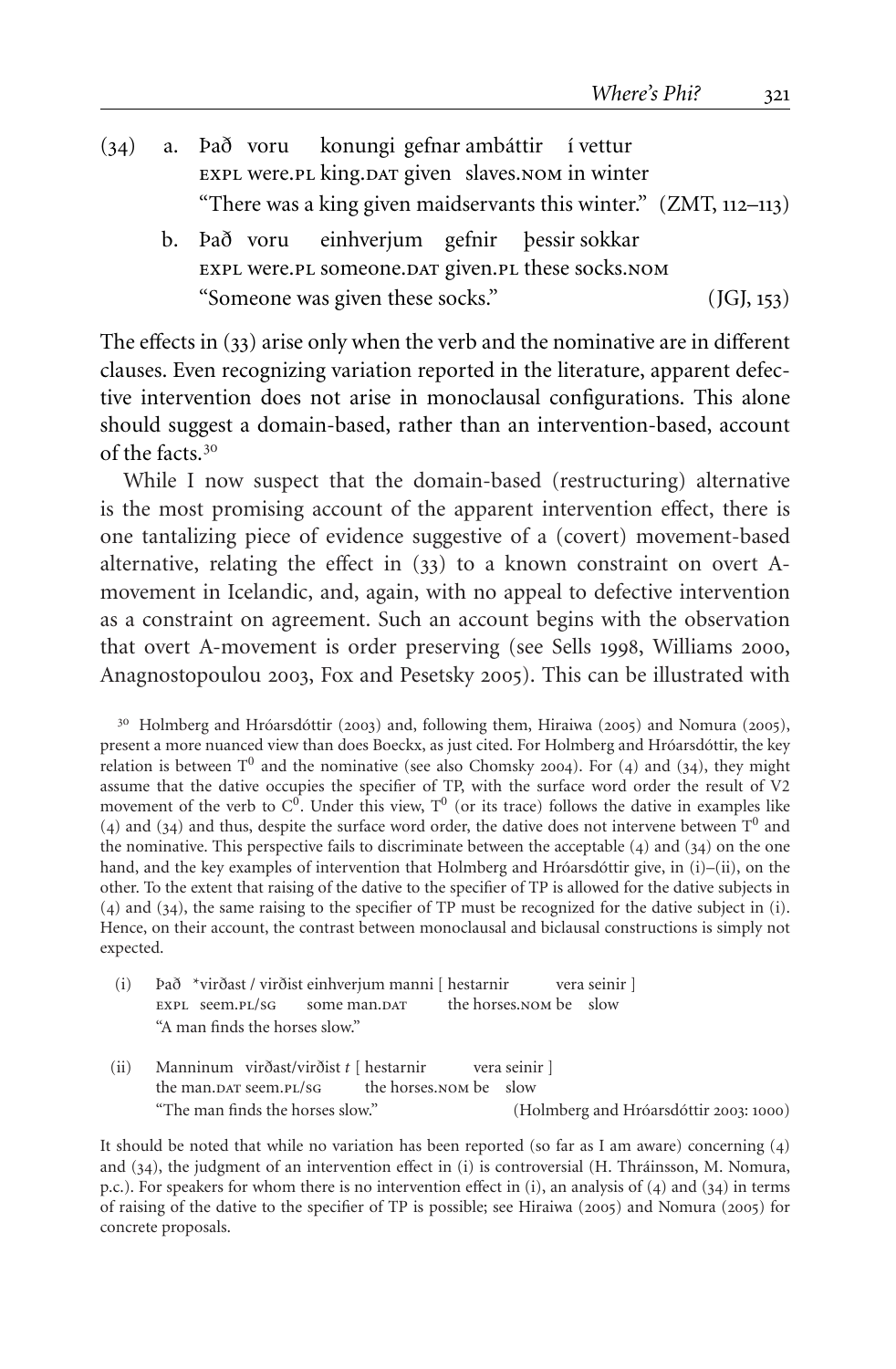raising constructions. The verb *virðast* "to seem" is obligatorily a raising verb when it occurs without an experiencer. Example (35a) shows raising of the embedded nominative subject to matrix subject position. There is no possibility of confusing this with V2 topicalization (as there is whenever an NP is in initial position), since the landing site follows the main verb. Such raising is impossible when there is a matrix experiencer ((35b–d), see Sigurðsson 1996, 25–6; on (c). see also Jonas 1998, 2001).

- (35) a. Hafði Ólafur virst Has Olaf.nom seemed [ *t* vera gáfaður to be intelligent ] ? "Did Olaf seem intelligent?"
	- b. \*Hafði Ólafur Has Olaf.Nom them.DAT seemed þeim virst [ *t* vera gáfaður to be intelligent ] ? "Did it seem to them that Olaf was intelligent?"
	- c. \*Hafði Ólafur Has Olaf.NOM seemed them.DAT virst þeim [ *t* vera gáfaður to be intelligent ] ?
	- d. Hafði þeim Has them.DAT seemed Olaf.NOM to be intelligent virst [ Ólafur vera gáfaður ] ?

Curiously, while raising of the embedded nominative across a dative experiencer is impossible, it appears to be (at least marginally) possible for the nominative to undergo such raising across the trace of a moved dative. Relevant examples (originally noted by H. Sigurðsson) are given in (36). As (36b) shows, once the embedded nominative raises, it controls agreement in the matrix clause.

(36) a. Hverjum hefur Ólafur who.DAT has Olaf.NOM seemed virst  $t_{wh}$ [  $t_{\rm O}$  vera gáfaður to be intelligent ] ? "Who has found Olaf intelligent?"

(Holmberg and Hróarsdóttir 2003: 1004)

b. Hverjum hafa who.DAT have.PL the boys.NOM seemed strákarnir virst *t*<sup>w</sup>*<sup>h</sup>* [*t*boys vera gáfaðir ]? to be intelligent "Who has found the boys intelligent?"

(Holmberg and Hróarsdóttir 2003: 1010)

If these examples are correctly interpreted, then they involve exactly the kind of movement that is prohibited in  $(35).$ <sup>31</sup> The landing site of the moved nominative in (36) is at or above the position of the trace of the matrix dative

 $31$  Current descriptions (see references above) predict that the pattern in (36) should also be possible when the embedded subject is also quirky. That is, if quirky subjects undergo raising to the specifier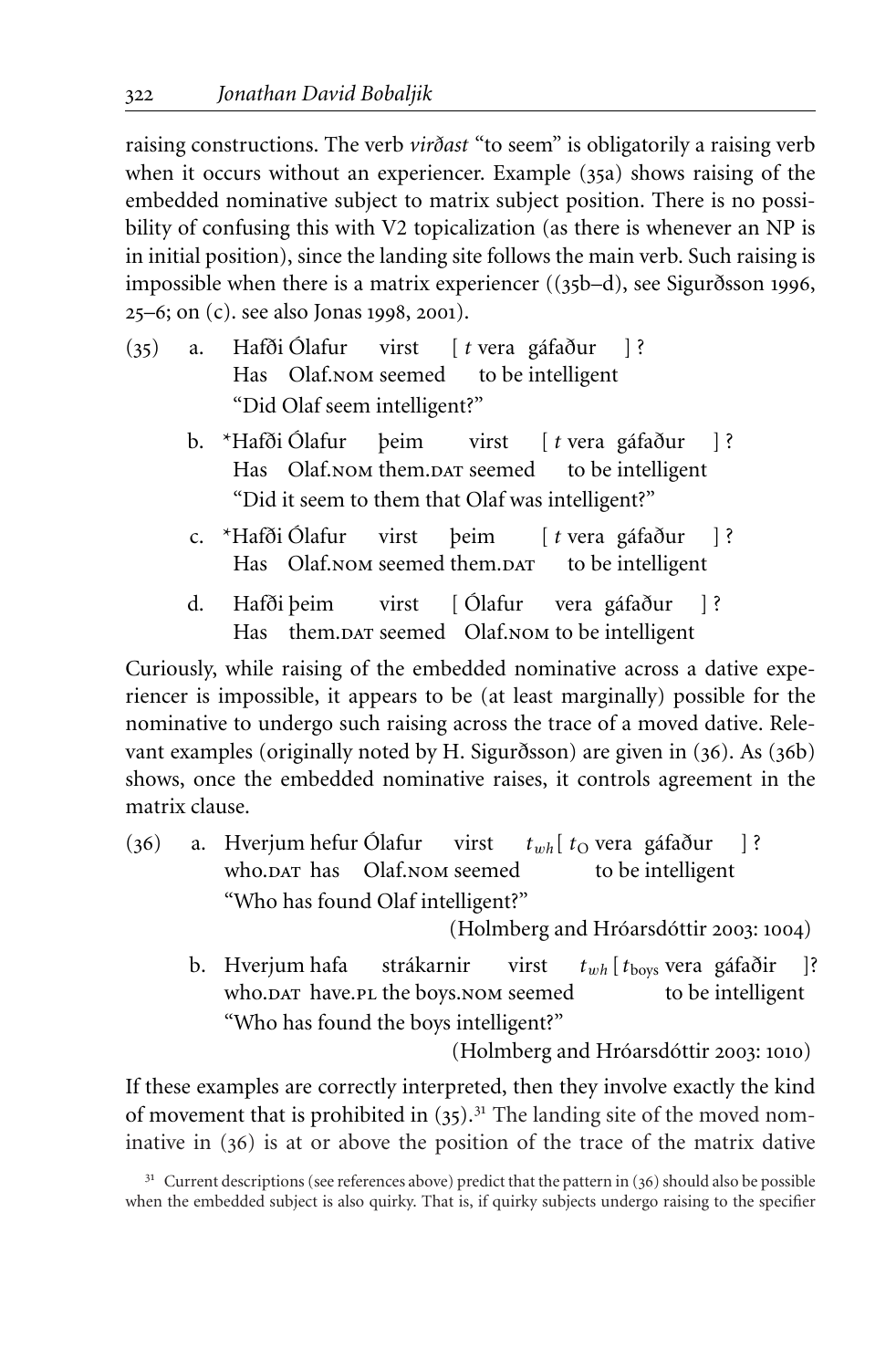subject. Schematically, what (35) and (36) together appear to illustrate is the following:

(37) a. 
$$
* V/AUX_{PL} \dots DAT \dots [NOM_{PL}]
$$
 \nb. DAT  $V/AUX_{PL} \dots t_{DAT} \dots [NOM_{PL}]$ 

In sum, what the overt movement paradigm in  $(35)-(36)$  shows is that a nominative NP from an embedded clause may undergo A-movement into the domain of a matrix verb, where it will control agreement on that verb. Such movement may not cross the overt position of a dative NP, but it is allowed to cross the trace of a dative NP (under poorly understood conditions). Whatever the account of  $(37)$ , if exactly the same pattern holds for covert movement of the nominative, it may yield precisely the apparent defective intervention effect in (33) on a domain-based view of locality, but without appeal to either restructuring or defective intervention, on the assumption that the unmoved dative blocks covert movement of the nominative into the matrix agreement domain in exactly the same way that the dative blocks overt movement.

At this point, pressing hard against the page limit, I leave the issue of Icelandic, having noted that the intriguing interactions of word order and agreement possibilities that have been previously analyzed as instances of defective intervention (which would be incompatible with the main thesis advanced here), are open to alternative analyses, analyses for which there is perhaps at least suggestive independent evidence.

## **10.7 Conclusion**

In the preceding pages I have offered two arguments in support of the proposition that agreement is a late operation, part of the postsyntactic morphological

of TP (which they do), and if raising to the specifier of TP across the trace of a *wh*-moved experiencer is possible (as (36) shows), then it should be possible to combine these. My preliminary efforts to construct relevant examples have met with judgments of sharp unacceptability, such as (i); the example is fine with an unmoved accusative:

(i) ∗Hverjum hefur Ólaf who.DAT has Olaf.ACC seemed virst [ *t*<sub>O</sub> langa að fara til Islands ] ? to long to go to Iceland "To whom has Olaf seemed to long to go to Iceland?" (H. Thráinsson, p.c.)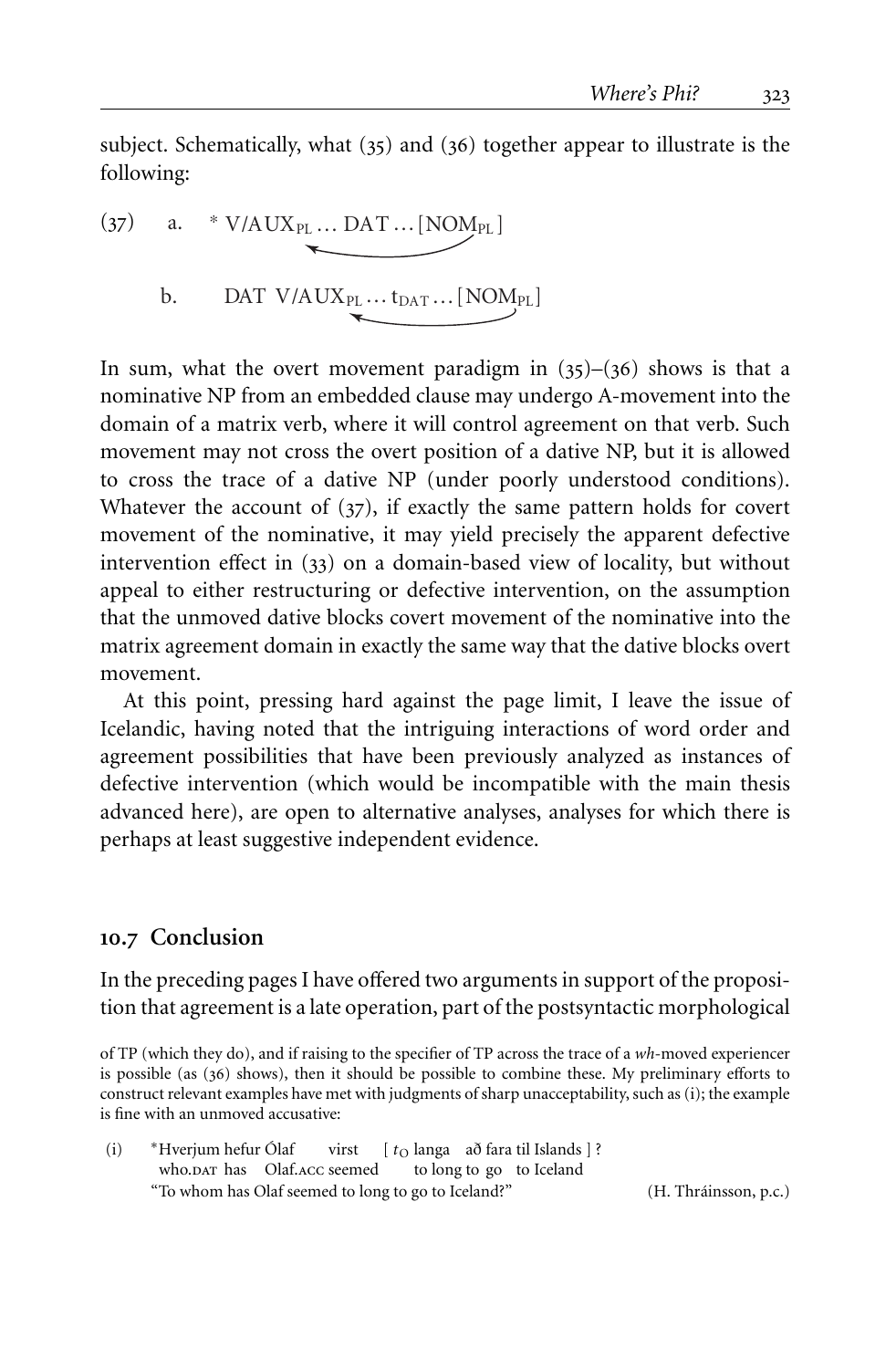component. The primary argument comes from the observation that crosslinguistically it is m-case, and not any syntactic relation (such as abstract case or GF), that determines the accessibility of a given NP for controlling agreement on the predicate. If we accept that m-case is a postsyntactic operation, then the feeding relationship that holds between m-case assignment and agreement controller choice forces the conclusion that agreement is a postsyntactic operation. Converging evidence for this view comes from two observations. On the one hand, we are correctly led to the expectation that it should be possible for an NP to control agreement on a predicate, even if it bears no syntactic relationship to that predicate other than being "close enough". Such effects are amply documented in LDA constructions (and elsewhere, see Comrie 2003). On the other hand, the proposal advanced here leads us to expect that agreement features on the target of agreement do not contribute to interpretation. Heim's contribution to this volume demonstrates the correctness of this prediction, albeit in a slightly different domain. It remains to be shown that this effect is completely general.<sup>32</sup> Just as the Icelandic evidence demonstrated conclusively that m-case must be dissociated from the syntactic relationship that underlies "Case Theory" effects, I have argued above that morphological agreement should also be severed from the basic operations of "narrow syntax", whatever those turn out to be.

#### **References**

- Anagnostopoulou, E. (2003). *The Syntax of Ditransitives: Evidence from Clitics*. Berlin: Mouton de Gruyter.
- Andrews, A. (1976). 'The VP complement analysis in Modern Icelandic,' *Proceedings of NELS* 6: 1–21.
- Béjar, S. (2003). 'Phi-syntax: A theory of agreement,' Ph.D. Dissertation, University of Toronto.
- BHATT, R. (2005). 'Long-Distance Agreement in Hindi-Urdu,' *Natural Language and Linguistic Theory* 23.4: 757–807.
- BICKEL, B., and Y. P. YāDAVA (2000). 'A fresh look at grammatical relations in Indo-Aryan,' *Lingua* 110: 343–73.
- BITTNER, M., and K. HALE (1996). 'Ergativity: Toward a theory of a heterogeneous class,' *Linguistic Inquiry* 27: 531–604.

Blake, B. J. (2001). *Case* (Second edition). Cambridge: Cambridge University Press.

<sup>32</sup> It is important not to confuse correlation and causation on this point. In cases like Tsez LDA there is indeed a correlation between topicality and agreement, but under the account presented above, it is (primary) topichood that makes an NP accessible for agreement (via movement), hence interpretation (a reflection of syntax) causes agreement or non-agreement, and not the other way around. Other examples that show a correlation between agreement and interpretation would need to be reanalyzed in this way.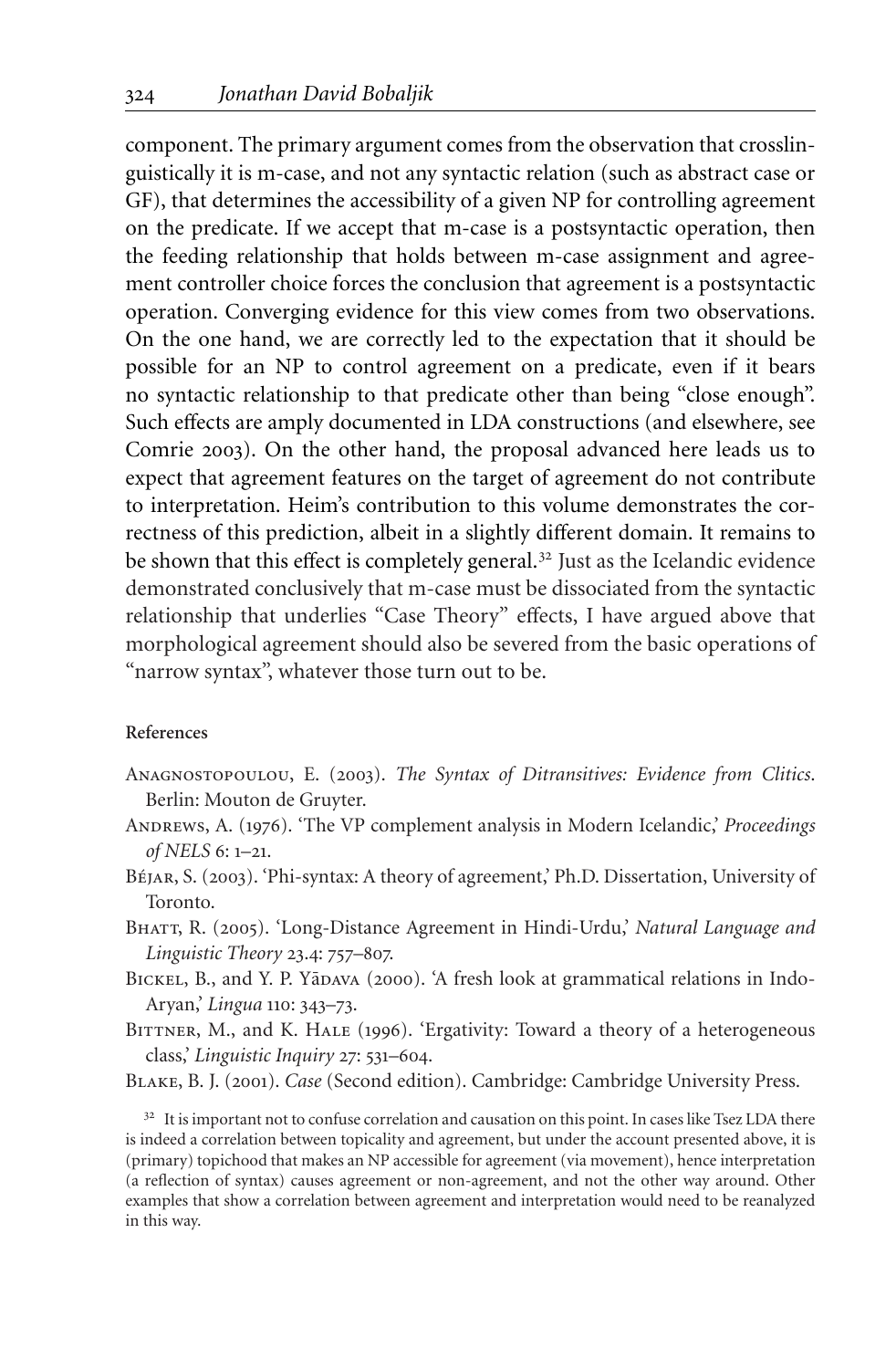Bobaljik, J. D. (2002). 'A-chains at the PF-interface: Copies and "Covert" Movement,' *Natural Language and Linguistic Theory* 20.2: 197–267.

and S. Wurmbrand (2005). 'The domain of agreement,' *Natural Language and Linguistic Theory* 23: 809–65.

Boeckx, C. (2000). 'Quirky agreement,' *Studia Linguistica* 54.3: 354–80.

(2003). 'Intricacies of Icelandic agreement.' Unpublished ms., Harvard and University of Maryland.

- Bošković, Ž. (2006). 'Agree, phases and intervention effects.' Unpublished ms., University of Connecticut, Storrs.
- Branigan, P., and M. MacKenzie (2002). 'Altruism, A-bar movement and object agreement in Innu-aimûn,' *Linguistic Inquiry* 33.3: 385–407.
- BRESNAN, J., and S. A. MCHOMBO (1987). 'Topic, pronoun, and agreement in Chichewa,' *Language* 63.4: 741–82.
- Bruening, B. (2001). 'Syntax at the edge: Cross-clausal phenomena and the syntax of Passamaquoddy.' Ph.D. Dissertation, MIT, Cambridge, MA.

Chomsky, N. (1981). *Lectures on Government and Binding*. Dordrecht: Foris.

(1986). *Barriers*. Cambridge, MA: MIT Press.

(2000). 'Minimalist inquiries: The framework,' in R. Martin, D. Michaels, and J. Uriagereka (eds.), *Step by Step. Essays on Minimalist Syntax in Honor of Howard Lasnik*. Cambridge, MA: MIT Press, 89–155.

(2001). 'Derivation by phase,' in M. Kenstowicz (ed.), *Ken Hale: A life in language*. Cambridge, MA: MIT Press, 1–52.

 $-(2004)$ . 'On phases.' Unpublished ms., MIT.

Comrie, B. (1979). 'The animacy hierarchy in Chukchee,' in P. R. Clyne, W. F. Hanks, and C. L. Hofbauer (eds.), *The Elements: A Parasession on Linguistic Units and Levels.* Chicago: Chicago Linguistic Society, 322–9.

(2000). ' "Give" and person suppletion.' [http://linguistlist.org/issues/](http://linguistlist.org/issues/11/11-1166.htm)11/11- 1166[.htm](http://linguistlist.org/issues/11/11-1166.htm)

(2003). 'When agreement gets trigger-happy,' *Transactions of the Philological Society* 101.2: 313–37.

CORBETT, G. (2000). *Number*. Cambridge: Cambridge University Press.

(2006). *Agreement*. Cambridge: Cambridge University Press.

Cowper, E. (1988). 'What is a subject? Non-nominative subjects in Icelandic,' in J. Blevins and J. Carter (eds.), *Proceedings of NELS*. Amherst, MA: GLSA.

Croft, W. (1990). *Typology and Universals*. Cambridge: Cambridge University Press.

Dixon, R. M. W. (1994). *Ergativity*. Cambridge: Cambridge University Press.

Dunn, M. (1999). 'A grammar of Chukchi.' Ph.D. Dissertation, Australian National University.

Falk, Y. N. (1997). 'Case typology and Case Theory.' Unpublished ms., Hebrew University, Jerusalem.

Fox, D. and D. Pesetsky (2005). 'Cyclic linearization of syntactic structure,' *Theoretical Linguistics* 31.1–2: 1–45.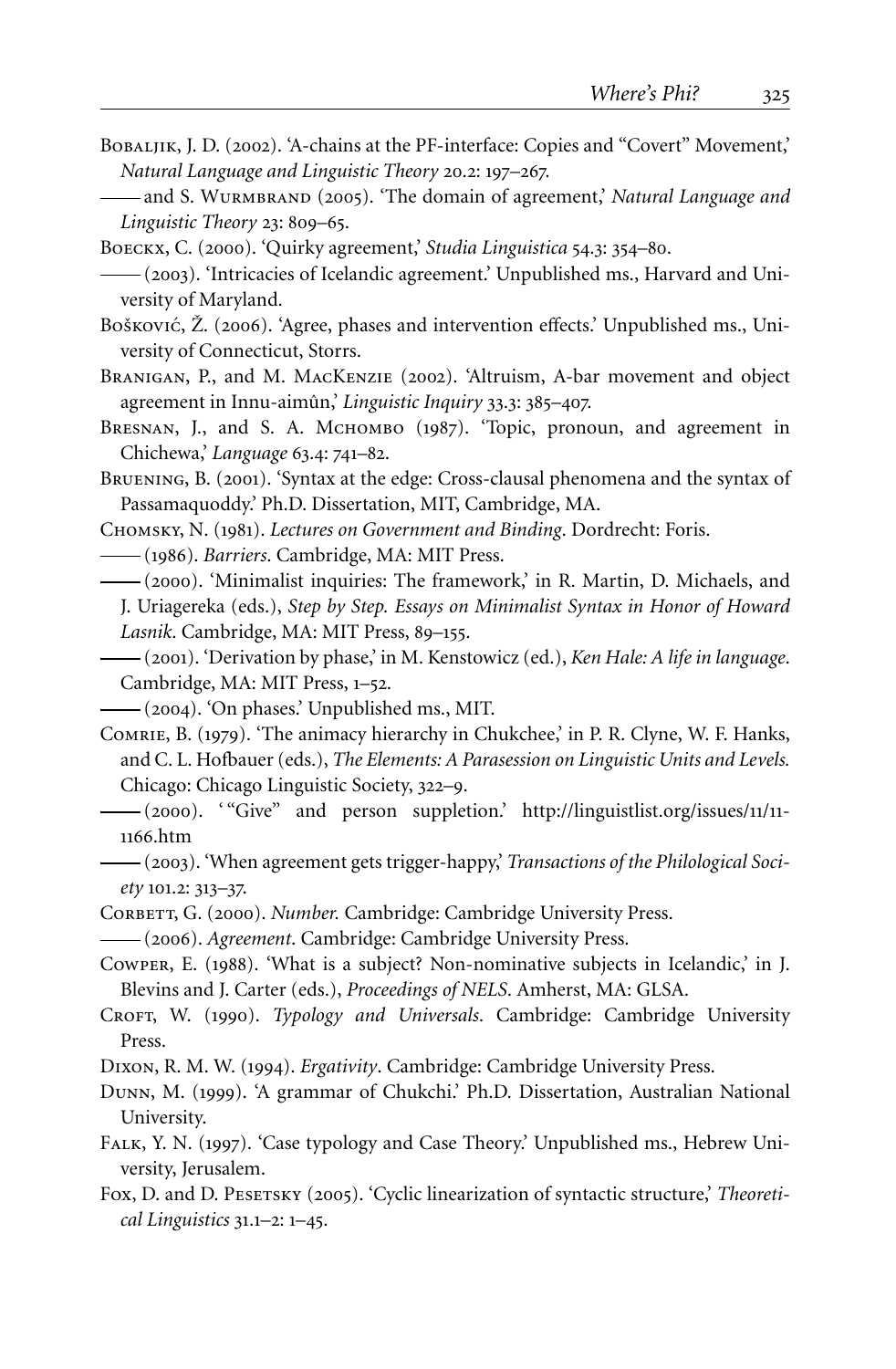- Frank, R. (2005). 'Phase theory and Tree Adjoining Grammar.' Unpublished ms., Johns Hopkins University, Baltimore.
- Freidin, R., and R. A. Sprouse (1991). 'Lexical case phenomena,' in R. Freidin (ed.), *Principles and Parameters in Comparative Grammar*. Cambridge, MA: MIT Press, 392–416.
- Frey, W. (1993). *Syntaktische Bedingungen für die semantische Repräsentation: Über Bindung, implizite Argumente und Skopus*. Berlin: Akademie Verlag.
- Gilligan, G. (1987). 'A cross-linguistic approach to the pro-drop parameter.' Ph.D. Dissertation, University of Southern California, Los Angeles, CA.
- HAIDER, H., and I. ROSENGREN (2003). 'Scrambling: Nontriggered chain formation in OV languages,' *Journal of Comparative Germanic Linguistics* 15.3: 203–67.
- Halle, M., and A. Marantz (1993). 'Distributed Morphology and the pieces of inflection,' in K. Hale and S. J. Keyser (eds.), *The View from Building 20: Essays in Linguistics in Honour of Sylvain Bromberger*. Cambridge, MA: MIT Press, 111– 76.
- Harley, H. (1995). 'Abstracting away from abstract case,' in J. Beckman (ed.), *Proceedings of the North Eastern Linguistics Society Annual Meeting (NELS 25)*. Amherst: GLSA, 207–21.
- Haspelmath, M., M. Dryer, D. Gil, and B. Comrie (2005). *The World Atlas of Language Structures*. Oxford: Oxford University Press.
- Hiraiwa, K. (2005). 'Dimensions of symmetry in syntax: Agreement and clausal architecture.' Ph.D. Dissertation, MIT.
- HOLMBERG, A., and T. HRÓARSDÓTTIR (2003). 'Agreement and movement in Icelandic raising constructions,' *Lingua* 113: 997–1019.
- Inènlikej, P. I., and V. P. Nedjalkov (1972). 'Глаголы чувства в чукотском языке [Glagoly chuvstva v chukotskom yazyke: Verbs of feeling in the Chukchi language] *Лингивиcmичecкиe иccлeдования* [*Lingvisticheskie issledovaniya: Linguistic Research*] 1: 175–203.
- Jonas, D. (1996). 'Clause structure, expletives and verb movement,' in W. Abraham, S. D. Epstein, H. Thráinsson, and C. J.-W. Zwart (eds.), *Minimal Ideas: Syntactic Studies in the Minimalist Framework*. Amsterdam/Philadelphia: John Benjamins, 167–88.
	- (1998). 'Formal features, licensing and clause structure.' Handout of a colloquium given at MIT.
	- (2001). 'Icelandic raising constructions.' Unpublished ms., Yale.
- Jónsson, J. G. (1996). 'Clausal architecture and case in Icelandic.' Ph.D. Dissertation, University of Massachusetts, Amherst, MA.
- Kachru, Y., B. Kachru, and T. Bhatia (1976). 'The notion "subject": A note on Hindi-Urdu, Kashmiri and Panjabi,' in M. Verma (ed.), *The Notion of Subject in South Asian Languages*. Madison: University of Wisconsin, 79–108.
- Kathol, A. (1999). 'Agreement and the syntax–morphology interface in HPSG,' in R. Levine and G. Green (eds.), *Studies in Contemporary Phrase Structure Grammar.* New York: Cambridge University Press, 223–74.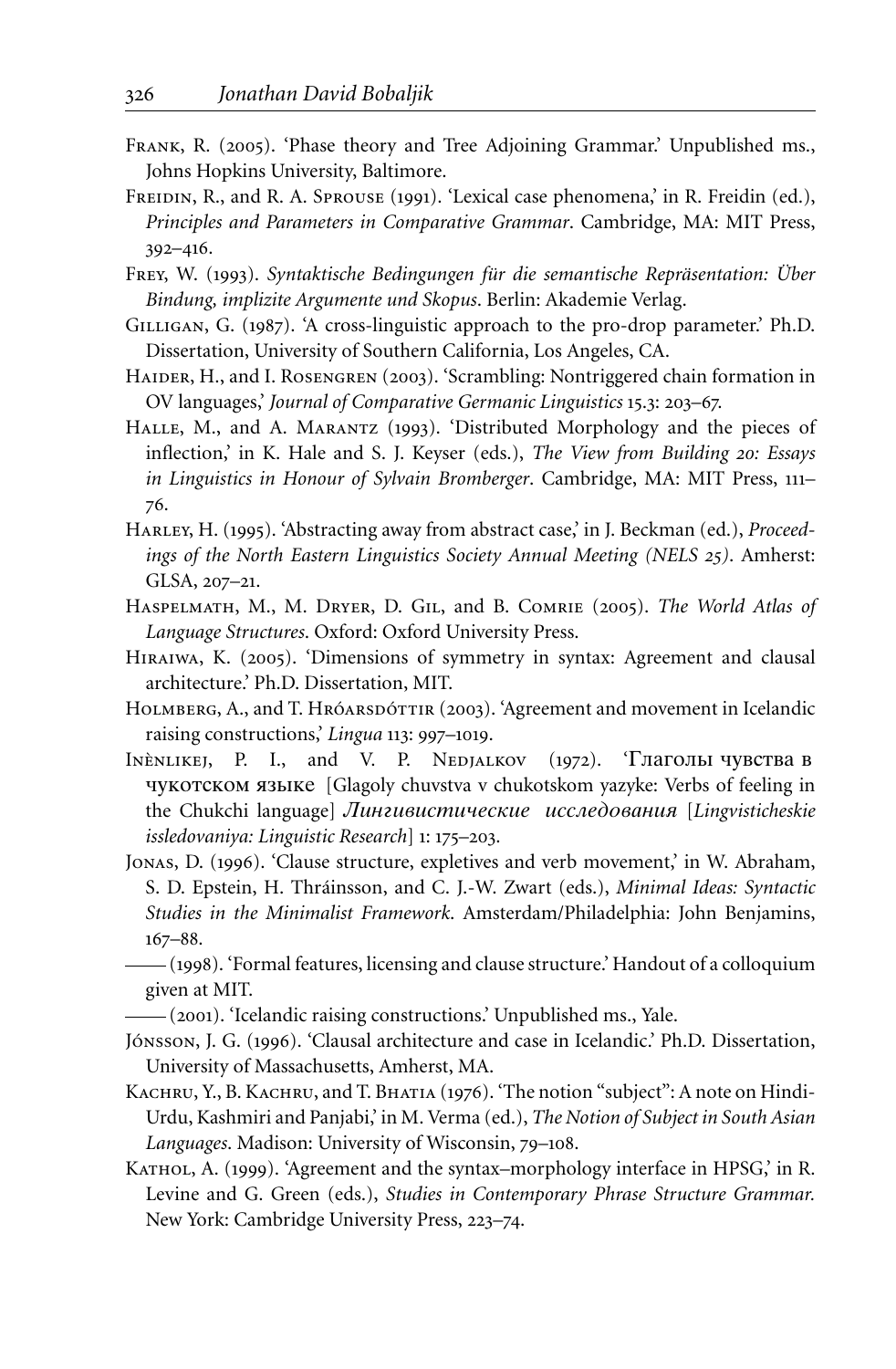- Keenan, E., and B. Comrie (1977). 'Noun phrase accessibility and Universal Grammar,' *Linguistic Inquiry* 8: 63–99.
- Koopman, H. (2005). 'Agreement configurations: in defense of "Spec head". ' Unpublished ms., UCLA.
- Koppen, M. van (2005). 'One probe—two goals: Aspects of agreement in Dutch dialects.' Ph.D. Dissertation [LOT 105], University of Leiden.
- Legate, J. A. (2005a). 'Morphological and abstract case.' Unpublished ms., University of Delaware.
- (2005b). 'Phases and cyclic agreement,' in M. McGinnis and N. Richards (eds.), *Perspectives on Phases: MIT Working Papers in Linguistics*, 49, 147– 56.
- Marantz, A. (1991). 'Case and Licensing,' in G. Westphal, B. Ao, and H.-R. Chae (eds.), *Proceedings of ESCOL '91*. Ohio State University: Cornell Linguistics Club, 234–53.
- McFadden, T. (2004). 'The position of morphological case in the derivation: A study on the syntax–morphology interface.' Ph.D. dissertation, University of Pennsylvania, Philadelphia.
- MEL'CUK, I. A. (1988). *Dependency Syntax: Theory and Practice*. New York: State University of New York Press.
- Mohanan, T. (1994). *Argument Structure in Hindi*. Stanford: CSLI.
- (1995). 'Wordhood and lexicality: Noun incorporation in Hindi,' *Natural Language and Linguistic Theory* 13.1: 75–134.
- Moll, T. A., and P. I. Inènlikej (1957). *Чyкоmcко*-*pyccкии*˘ *cловаpь*. *[Chukotskorusski slovar': Chukchi–Russian Dictionary]*. Leningrad: Uchpedgiz.
- Moravcsik, E. A. (1974). 'Object–verb agreement,' *Working Papers on Language Universals* 15, 25–140.
- (1978). 'Agreement,' in J. H. Greenberg (ed.), *Universals of Human Language*. IV: *Syntax*. Stanford: Stanford University Press, 331–74.
- Murasugi, K. (1994). 'A constraint on the feature specification of Agr,' in H. Harley and C. Phillips (eds.), *MIT Working Papers in Linguistics 22: The Morphology-Syntax Connection*. Cambridge MA: MITWPL, 131–52.
- Nissenbaum, J. (2000). 'Investigations of covert phrase movement.' Ph.D. Dissertation, MIT, Cambridge, MA.
- Nomura, M. (2005). 'Nominative Case and AGREE(ment).' Ph.D. Dissertation, University of Connecticut, Storrs.
- Patel, P. (2006). 'Split agreement and ergativity in Kutchi.' Unpublished ms., University College London.
- POLINSKY, M. (2003). 'Non-canonical agreement is canonical,' *Transactions of the Philological Society* 101.2: 279–312.
- (2005). 'D-Linking at the crossroads: syntax, semantics, processing.' Handout of a talk at University of Minnesota.
- and E. Potsdams (2001). 'Long distance agreement and topic in Tsez,' *Natural Language and Linguistic Theory* 19.3: 583–646.